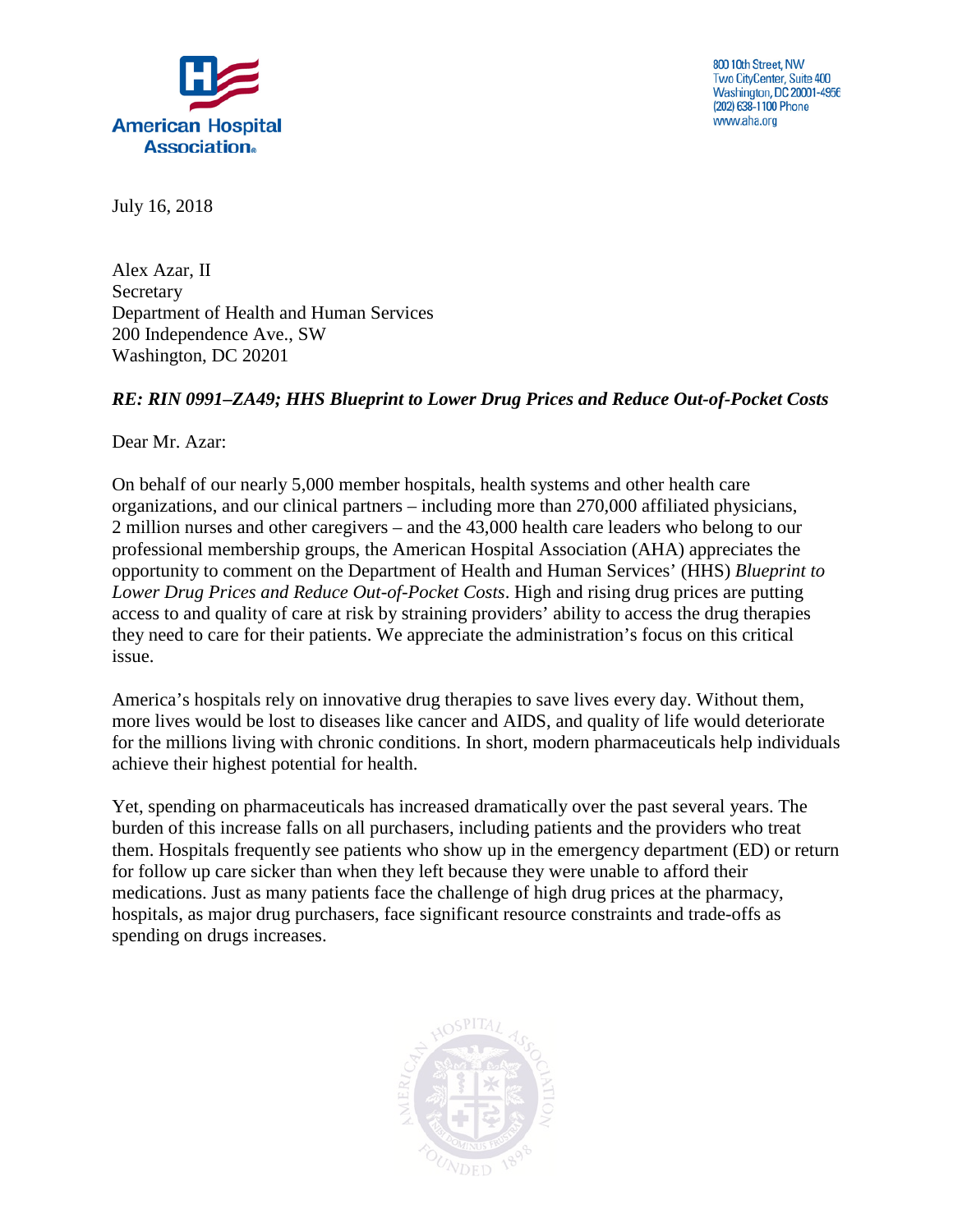Mr. Alex Azar July 16, 2018 Page 2 of 14

The primary driver behind this growth in drug spending is higher prices, not increased utilization. Within the health care field, "pharmaceuticals" was "the fastest growing category" in terms of pricing for every month of 2016 and for most months of 2017. **We see both higher launch prices for new drugs and increases in prices for existing drugs. Drug manufacturers have full control over the initial price for a drug and any subsequent price increases.** They are respons[i](#page-13-0)ble for setting the price of a drug at  $$89,000^i$ ,  $$159,000^i$ , or even  $$850,000^{ii}$  $$850,000^{ii}$  $$850,000^{ii}$  for a course of treatment. They also solely decide whether to increase that price by 20 percent, <sup>[iv](#page-13-3)</sup> 948.4 percent,<sup>[v](#page-13-4)</sup> or 1,468 percent<sup>vi</sup>.

In the *Blueprint*, the department seeks feedback on a wide range of issues. The AHA is submitting two sets of comments. In this letter, we provide our input on issues related to competition, transparency in drug pricing, national drug spending data, value-based payment arrangements, site-neutral payments for drugs, competitive bidding for certain Part B drugs, and transitioning coverage of some or all drugs from Medicare Part B to Part D, among other issues. In a second letter, we provide comments specific to the 340B Drug Pricing Program. In addition, the AHA is a founding member of the Campaign for Sustainable Rx Pricing (CSRxP). We support the comments submitted by the CSRxP, which address additional issues raised in the *Blueprint*.

Hospitals and health systems cannot continue to bear the increased cost of drugs. We appreciate the opportunity to provide these comments and support the administration's attention to the issue of high and unsustainable drug prices. We remain deeply committed to working with Congress, the administration and other health care stakeholders to ensure that all Americans can access the drug therapies they need to lead healthy, happy and productive lives. Our specific feedback on issues and ideas raised in the *Blueprint* can be found in Attachment A.

Please contact me if you have questions or feel free to have a member of your team contact Molly Smith, vice president of policy, at (202) 626-4639 or [mollysmith@aha.org.](mailto:mollysmith@aha.org)

Sincerely,

 $\sqrt{s/}$ 

Thomas P. Nickels Executive Vice President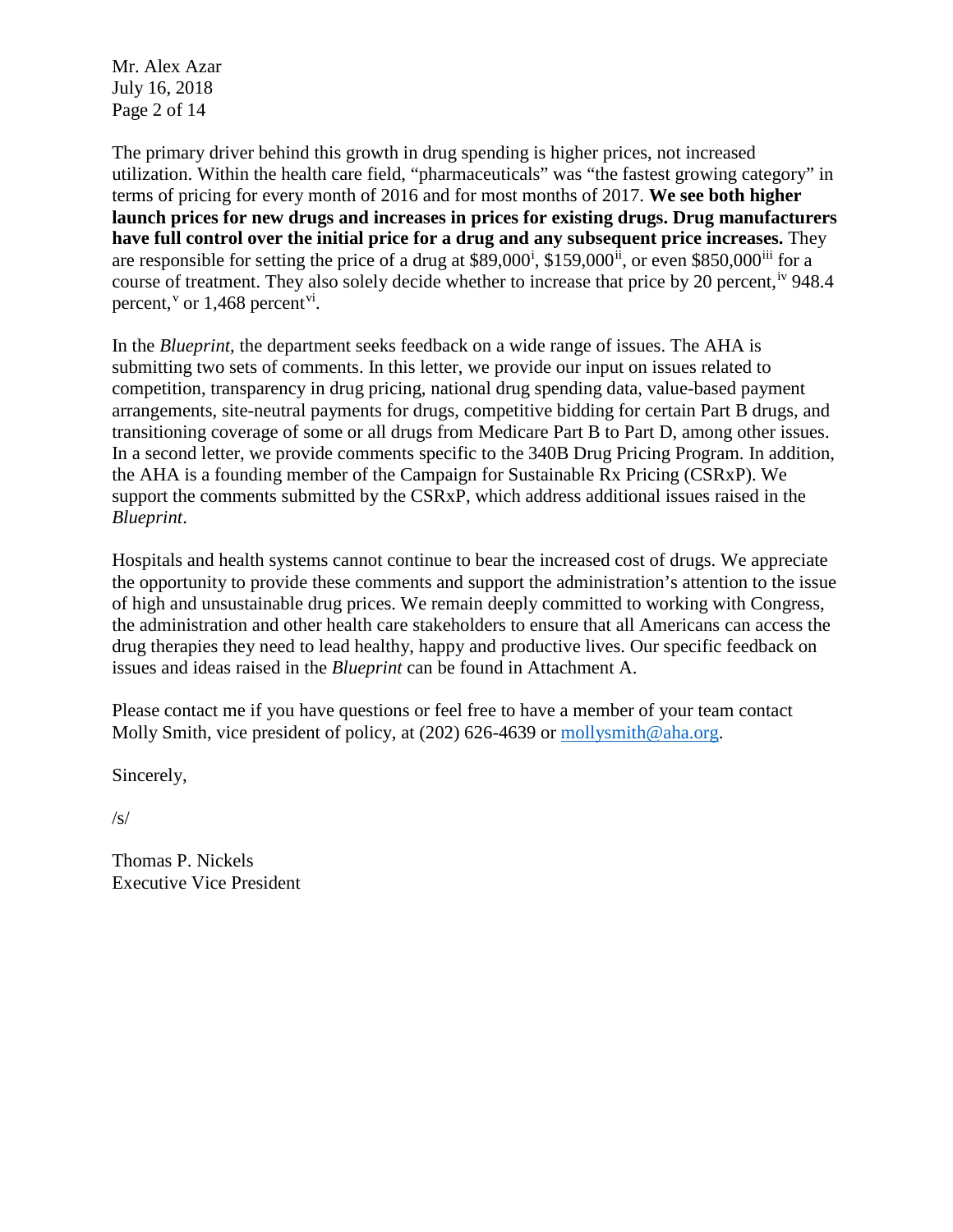Mr. Alex Azar July 16, 2018 Page 3 of 14

## **ATTACHMENT A: AHA COMMENTS ON THE ADMINISTRATION'S BLUEPRINT TO LOWER DRUG PRICES AND REDUCE OUT-OF-POCKET COSTS**

### **HOSPITAL AND HEALTH SYSTEM EXPERIENCE WITH DRUG PRICES**

Purchasers of prescription drugs have faced significant increases in spending over the past several years. The latest analysis of National Health Expenditures (NHE) data shows that retail drug spending increased by 1.3 percent in 2016. While this level of growth may appear low, it follows two consecutive years of expansive growth in retail drug spending: 12.4 percent in 2014 and 8.9 percent in 2015. In other words, the lower growth comes on top of a much higher spending base for drugs. In addition, these figures capture *retail* drug spending only; they do not reflect spending patterns for other purchasers. Detailed information on non-retail drug spending is neither systematically collected nor publicly available, something we address further in our comments.

In 2016, the AHA and the Federation of American Hospitals worked with the NORC at the University of Chicago (NORC) to document hospital and health system experience with inpatient drug spending. The resulting study found that increases in drug spending for inpatient care outpaced what the NHE reported for retail drug spending. **Specifically, the NORC found that, while retail spending on prescription drugs increased by 10.6 percent between 2013 and 2015, hospital spending on drugs in the inpatient space rose 38.7 percent per admission during the same period.[vii](#page-13-6) [viii](#page-13-7)**

Rising drug prices, not volume, were the primary driver of increased spending. After examining data from two group purchasing organizations (GPOs) that collectively purchase drugs for more than 1,400 hospitals, the NORC was able to track changes in price, utilization and total spending for a select group of drugs. Consistently, changes in price drove increases in spending. These price increases, from the hospitals' perspective, appeared to be random, inconsistent and unpredictable: large unit price increases occurred for both low- and high-volume drugs and for both branded and generic drugs.

Our members were not surprised to learn that their purchasing experience differs from what the NHE reports for retail drugs. In testimony to the Committee on Oversight and Government Reform of the U.S. House of Representatives, one drug manufacturer acknowledged targeting hospital-administered drugs for price increases. Howard Schiller, then-interim CEO of Valeant Pharmaceuticals, stated: "Because these drugs are hospital-administered, and not purchased by patients directly, increasing the cost of the drugs to hospitals would affect the hospital's profits on these procedures, but it should not reduce patient access."[ix](#page-13-8)

While the NORC study supports Mr. Schiller's admission that manufacturers target hospitals for price increases, we challenge his assessment that such practices do not reduce patient access. Researchers at the Cleveland Clinic found that patient access to Valeant drugs nitroprusside and isoproterenol declined after the company increased the prices for both substantially. From 2012 to 2015, 53 percent fewer patients were treated with nitroprusside and 35 percent less were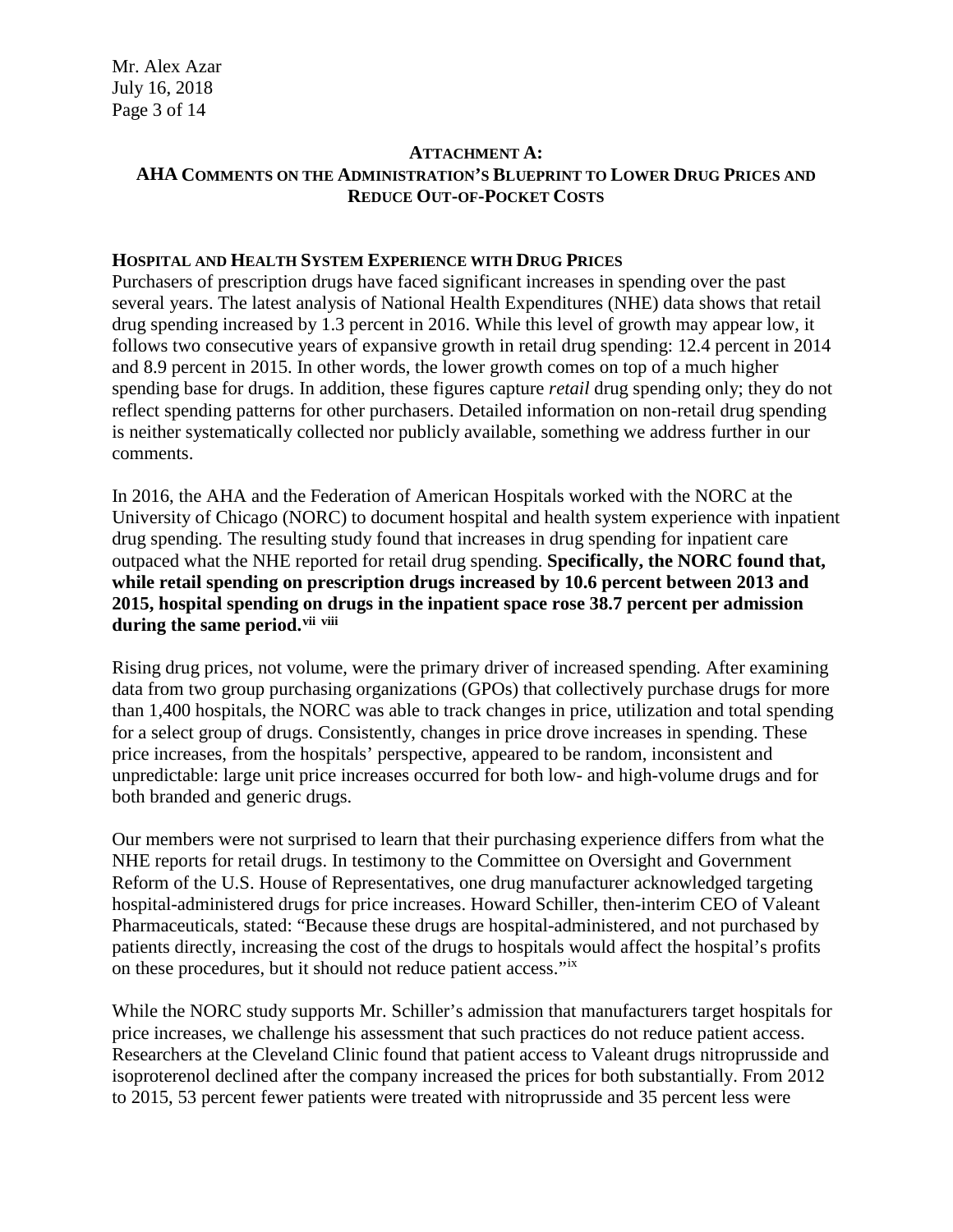Mr. Alex Azar July 16, 2018 Page 4 of 14

treated with isoproterenol.<sup>[x](#page-13-9)</sup> This is because hospitals bear a heavy burden when the cost of drugs increases, in large part due to how hospital reimbursement is structured. This has direct implications for the availability of certain drug therapies for patients.

Most payments to hospitals for inpatient care are made on a bundled basis – either per discharge (Diagnostic-Related Group or DRG) or per diem. In other words, all input costs are reimbursed under a single, predetermined reimbursement. As drug costs rise, they crowd out other input costs, an issue we describe in more detail in our comments related to site-neutral payments for drugs.

A number of factors contribute to the increase in drug spending, and those factors have evolved over time. In the past several years, hospital have faced widespread price increases for existing drugs. While drug manufacturers have increased some prices by multiple hundreds or even thousands of percent, hospitals report that the 10 to 20 percent increases on widely used generic drugs often have a just as big, if not a bigger, impact on their budgets given the high volumes of these drugs that hospitals purchase.

Increasingly, our members report that high launch prices and increased spending due to drug shortages are new challenges they face, as well as budget pressures associated with the ancillary service costs associated with highly complex and potent drugs. Launch prices are the basis for negotiations with purchasers, and examples of recent launch prices include:

- Talz (Eli Lilly), used for treating psoriasis, costs \$50,000 a year.<sup>[xi](#page-13-10)</sup>
- Keytruda (Merck), used for treating melanoma, costs  $$152,400$  a year.<sup>[xii](#page-13-11)</sup>
- Kymriah (Novartis), used for treating leukemia, costs \$475,000 for a course of treatment.<sup>[xiii](#page-13-12)</sup>
- Spinraza (Biogen), used to treat spinal muscular atrophy, costs \$750,000 for the first year of treatment and  $$375,000$  per year thereafter.<sup>[xiv](#page-13-13)</sup>

Many of these new drug therapies are highly potent and come with significant side effects. A recent example is Kymriah, a new blood cancer drug using "CAR-T cell therapy" through which patients' own genes are extracted, modified and reinjected to kill leukemia cells. The potential side effects require extensive ancillary services to monitor patients and prevent infections and other adverse events for a prolonged period of time. <sup>[xv](#page-13-14)</sup> While these services do not directly increase the cost of the drug, they do impact the overall cost of care.

Drug shortages also are a major contributor to increases in drug spending. Medications that experience shortages are largely injectable products that are off patent and have few suppliers; shortages typically arise from quality concerns that cause a halt to production. If a product has few competitors, this disruption cannot be absorbed by other companies and demand outpaces supply. This not only results in a shortage but also causes prices to rise. For drugs with a sole manufacturer, shortages are exacerbated – since there is no alternative, clinicians must scramble to find the drug or compound the drug in cases where it is possible. They also may recommend an alternative (often less effective) therapy, if one exists. This, in turn, can result in higher spending because manufacturers often capitalize on the situation by increasing the price of the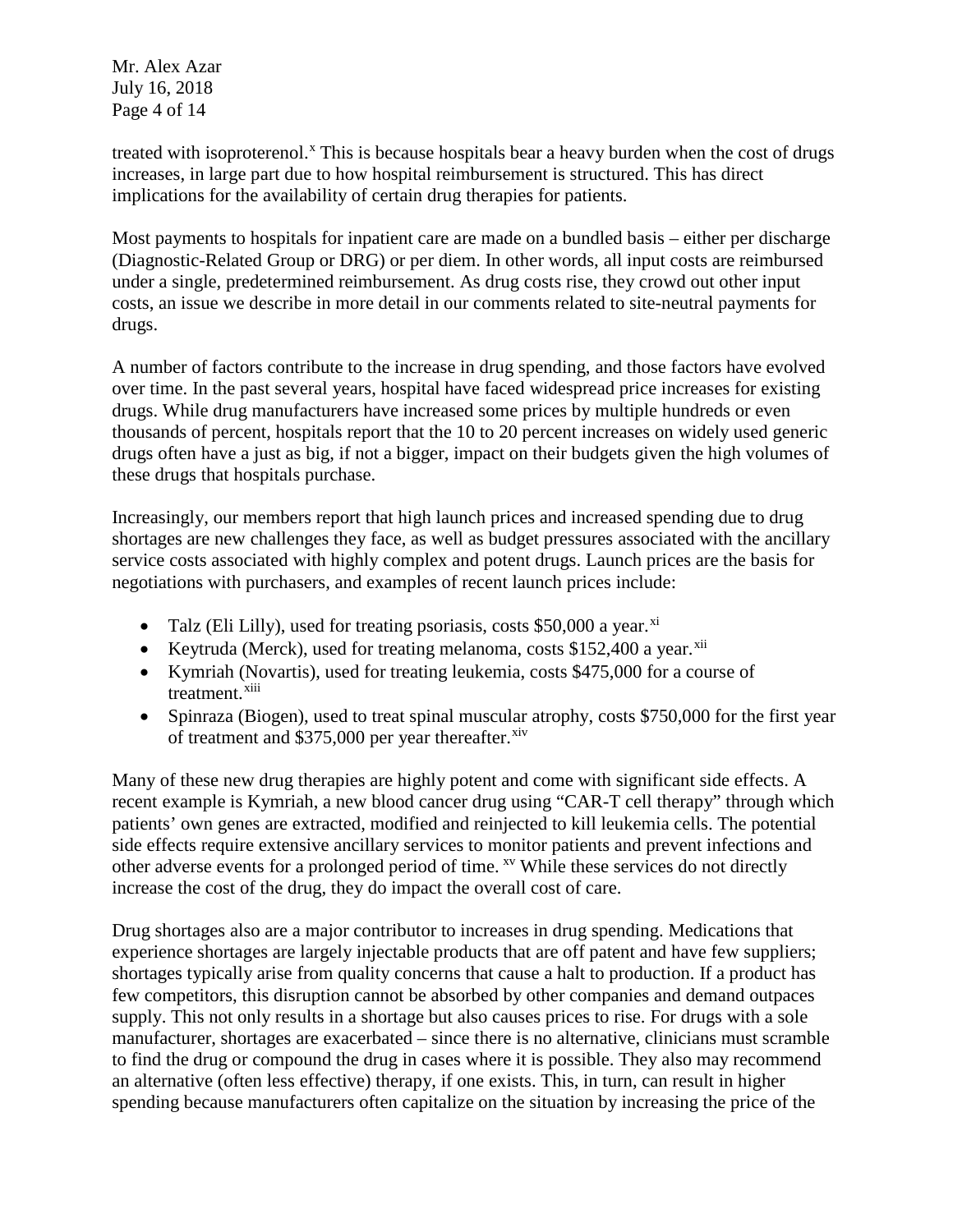Mr. Alex Azar July 16, 2018 Page 5 of 14

alternative therapy. For example, a 2017 study that examined how drug prices change during supply disruptions<sup>[xvi](#page-13-15)</sup> found that after quality-control issues forced a manufacturer of glycopyrrolate – an injectable agent commonly used before surgery to reduce secretions – to suspend production, the remaining manufacturer increased the price of its product by 855 percent. The list price remained at the new level even after production capacity was restored.

#### **TRANSPARENCY IN DRUG PRICING**

Drug purchasers, including providers, have little information about how drugs are priced. This gap in information challenges their ability to set budgets and manage formularies, and often results in mid-year cost increases that providers are unprepared to manage. We encourage the administration and Congress to pursue policy proposals that seek greater transparency parity between drug manufacturers and other sectors of the health care system. For example, hospitals already disclose a considerable amount of information on pricing, input costs and utilization. Increased transparency into drug pricing could be used to hold drug manufacturers accountable for fairly pricing products, help calculate the value of a drug, and support future policymaking.

We applaud the initial steps already taken by the administration to improve transparency for drug spending and pricing, both by updating and expanding upon the Medicare Part B and D and Medicaid spending dashboards, as well as by updating guidance to allow for more communication between purchasers and drug manufacturers before a drug has final approval. However, we encourage the administration and Congress to go further. Specifically, we encourage the Food & Drug Administration (FDA) to require drug manufacturers to submit as part of the drug approval process information on anticipated product pricing for both a single unit and a course of treatment; anticipated public spending on the product (e.g., from government purchasers including Medicare, Medicaid and TRICARE, among others); and information on how the product was priced, including anticipated portion of the product price that will contribute to current or future marketing and research and development costs. Drug manufacturers also should be required to provide information on the research that contributed to the development of the drug. Manufacturers should specify all entities that conducted research that contributed to the development of the drug, the amount spent on that research and the funding source. Finally, more of this information should be included in direct-to-consumer advertising, consistent with the idea floated in the *Blueprint*.

#### **INCREASING COMPETITION**

Competition for prescription drugs has shown to be one of the most effective ways of reducing the cost of drug therapies, particularly when multiple generic options are available.<sup>[xvii](#page-13-16)</sup> Increased competition does not need to come at the expense of the development of innovative new therapies. We applaud the FDA for taking swift action to approve more generic drugs, and the AHA supports many of the ideas included in the *Blueprint*. In particular, we support action to stop practices that prevent generic manufacturers from obtaining sufficient samples to develop competitive products, and we again reiterate our support for the Creating and Restoring Equal Access to Equivalent Samples (CREATES) Act (S. 974).

In addition, we urge the administration and Congress to go further to prevent and take action against anti-competitive tactics, including by denying patents for evergreened products, deeming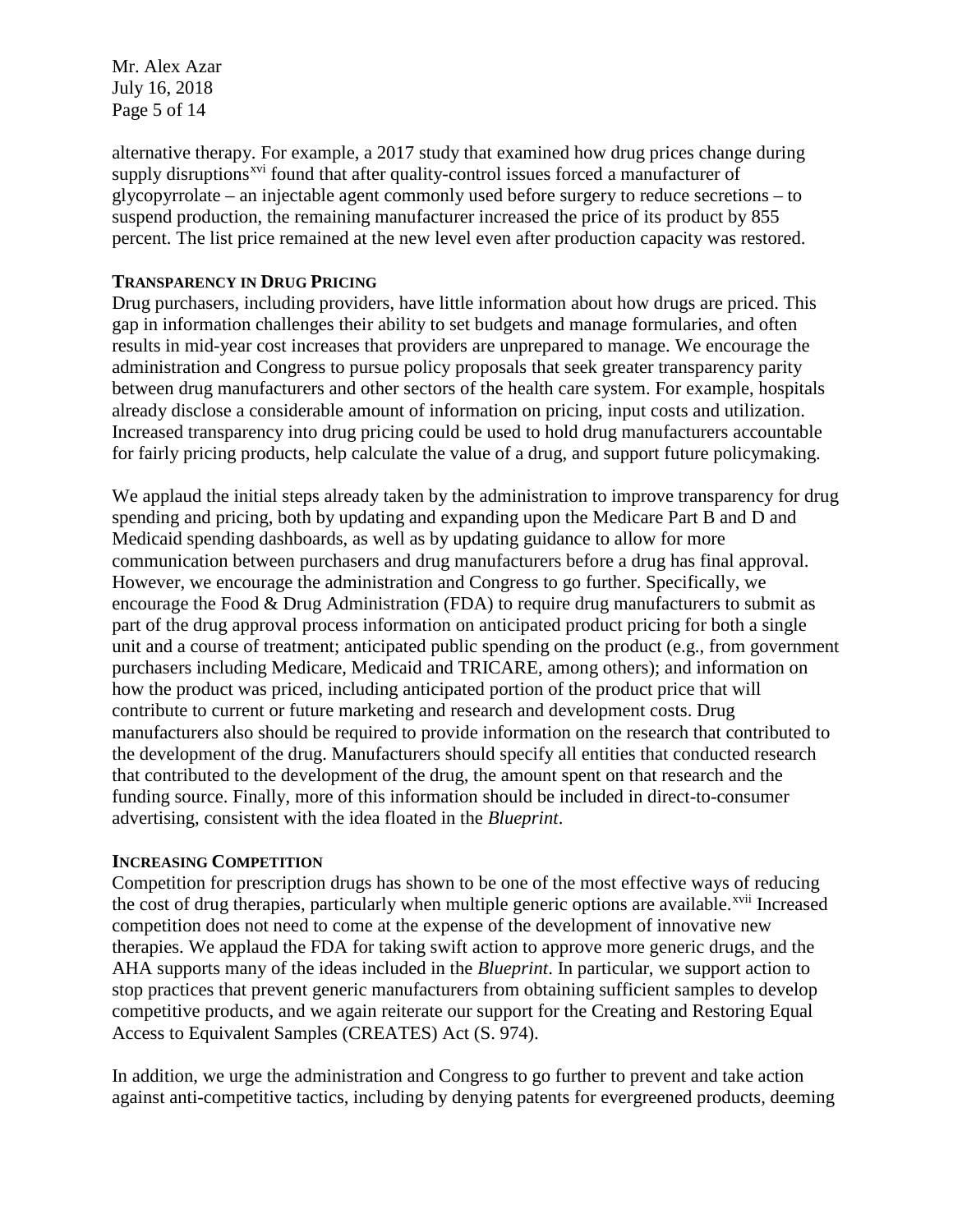Mr. Alex Azar July 16, 2018 Page 6 of 14

"pay-for-delay" tactics to be presumptively illegal and increasing oversight, and limiting orphan drug incentives to true orphan drugs. More information on these issues can be found in Attachment B, as well as in comments submitted to the agency by the CSRxP, of which the AHA is a member.

### **NATIONAL DRUG SPENDING DATA**

The AHA strongly supports increased access to national drug spending data and appreciates efforts already taken by the department to provide more granular cost and spending data through the Medicaid and Medicare Parts B and D dashboards. However, we remain concerned that there is no standardized collection and reporting on *total* drug spending in the United States. A significant portion of drug spending is masked due to how input costs, such as drugs, are bundled into a single provider reimbursement, such as DRGs in the Medicare program. NHE data, which reflects *retail* drug spending only, does not account for these costs and, therefore, does not reflect instances when drug manufacturers specifically target provider-administered drugs for price increases. We urge the department to develop an approach for collecting and reporting total drug spending data.

## **VALUE-BASED PAYMENT ARRANGEMENTS**

Most health care providers are participating in some form of value-based payment (VBP) arrangements through which reimbursement is based in part on health outcomes, efficiency and quality. While considerable work already has been done in the development of VBP models for providers, very few models exist for pharmaceuticals. **The AHA supports the administration taking a leading role in developing demonstration programs through its Center for Medicare & Medicaid Innovation (CMMI) to design and test VBP models for drugs purchased under all parts of Medicare, and to make the specs of those models available for replication by commercial payers and states. However, we caution HHS that VBP arrangements alone are not a panacea for high drug prices.**

A number of VBP models may improve how we pay for drugs, including indications-based pricing and risk-sharing agreements based on outcomes.

• **Indications-based Pricing:** An indication-based payment methodology would vary payment for a drug based on its clinical effectiveness for the different indications for which it has been approved. The Centers for Medicare & Medicaid Services (CMS) would use evidence from published studies and reviews or evidence-based clinical practice guidelines that are competent and reliable, such as those issued by the Institute for Clinical and Economic Review (ICER). The AHA believes that indications-based pricing holds promise as a tool that can be further developed for future use in the Medicare program, with attention toward development of administrative measures to indicate feasibility.

However, additional work is necessary before such a model could be implemented. For example, this model relies on knowing the clinical effectiveness of particular drugs for their various indications. This information in not consistently available at this time, and we strongly support the collection and use of comparative effectiveness data for this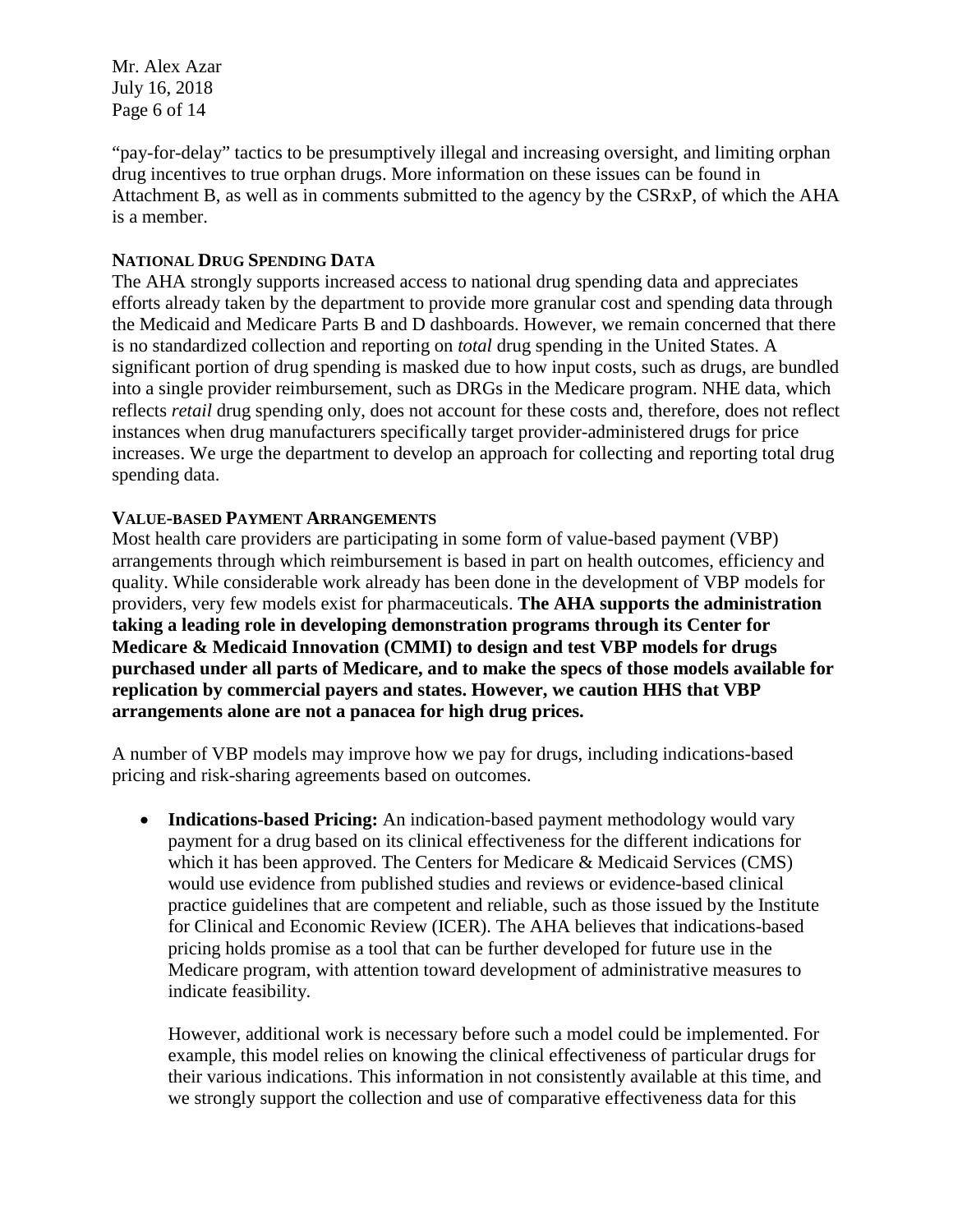Mr. Alex Azar July 16, 2018 Page 7 of 14

> purpose. Furthermore, we do not believe that hospital information systems are currently able to operationalize the coding that would be needed to correctly implement indications-based pricing. In order for this tool to be used, hospitals' electronic health records and claims processing systems would need to be able to easily link a particular drug to the indication for which it was prescribed. In addition, CMS and the FDA would need to provide an authoritative, verified cross walk of each drug to the various indications for which payment will vary that will need to be maintained over time. In that process, CMS and the FDA would need to determine whether the existing ICD-10 coding system sufficiently captures the indications for which payment will be varied. This is because the current claim standard only includes diagnosis codes, without separate fields for drug indication.

• **Outcomes-based Risk-sharing Agreements:** This type of model would link the price of a drug with patient health outcome goals. The final price of a drug would be dependent on results achieved by specific patients rather than using a predetermined price based on historical population data. Manufacturers would agree to provide rebates, refunds or price adjustments if the product does not meet targeted outcomes. In exploring this option, the administration would need to evaluate potential technological, programmatic and operational challenges that hospitals may face, such as agreeing to common outcome metrics and tracking them via hospital information systems.

**We strongly urge HHS not to pursue reimbursement mechanisms that would simply extend payments over multiple years.** These "mortgage"-style payment models may reduce the burden of paying for a drug in any given year but will do nothing to actually reduce drug prices or spending or meet the quality and health outcome objectives of true VBP models. In addition, critical operational barriers would prevent implementation of this model, including how to address insurer responsibility when enrollees move in and out of coverage.

### **SITE-NEUTRAL PAYMENT**

HHS states that it is considering expanding its site-neutral payment policies. Its intent is to reduce federal expenditures for similar services furnished in different settings, as well as to address possible affordability and access challenges for beneficiaries. First, HHS is considering a site-neutral payment policy to account for differences in reimbursement between the outpatient prospective payment system (OPPS) and the physician fee schedule (PFS) for drug administration services. Second, it discusses differences in Medicare's Part A inpatient and Part B outpatient drug payment policies and seeks input on the reasons for these differences, as well as the implications of these differences for patients in terms of beneficiary cost-sharing and patient safety.

### **Site Neutrality for Drug Administration Services**

**The AHA opposes any expansion of site-neutral payment policy, including imposing a siteneutral payment policy for drug administration services under Medicare Part B.** Hospitals with newer off-campus hospital outpatient departments (HOPDs) are already subject to significant payment reductions for the "non-excepted" services they furnished in these settings, which have reduced their already record low Medicare margins. Any further expansion of the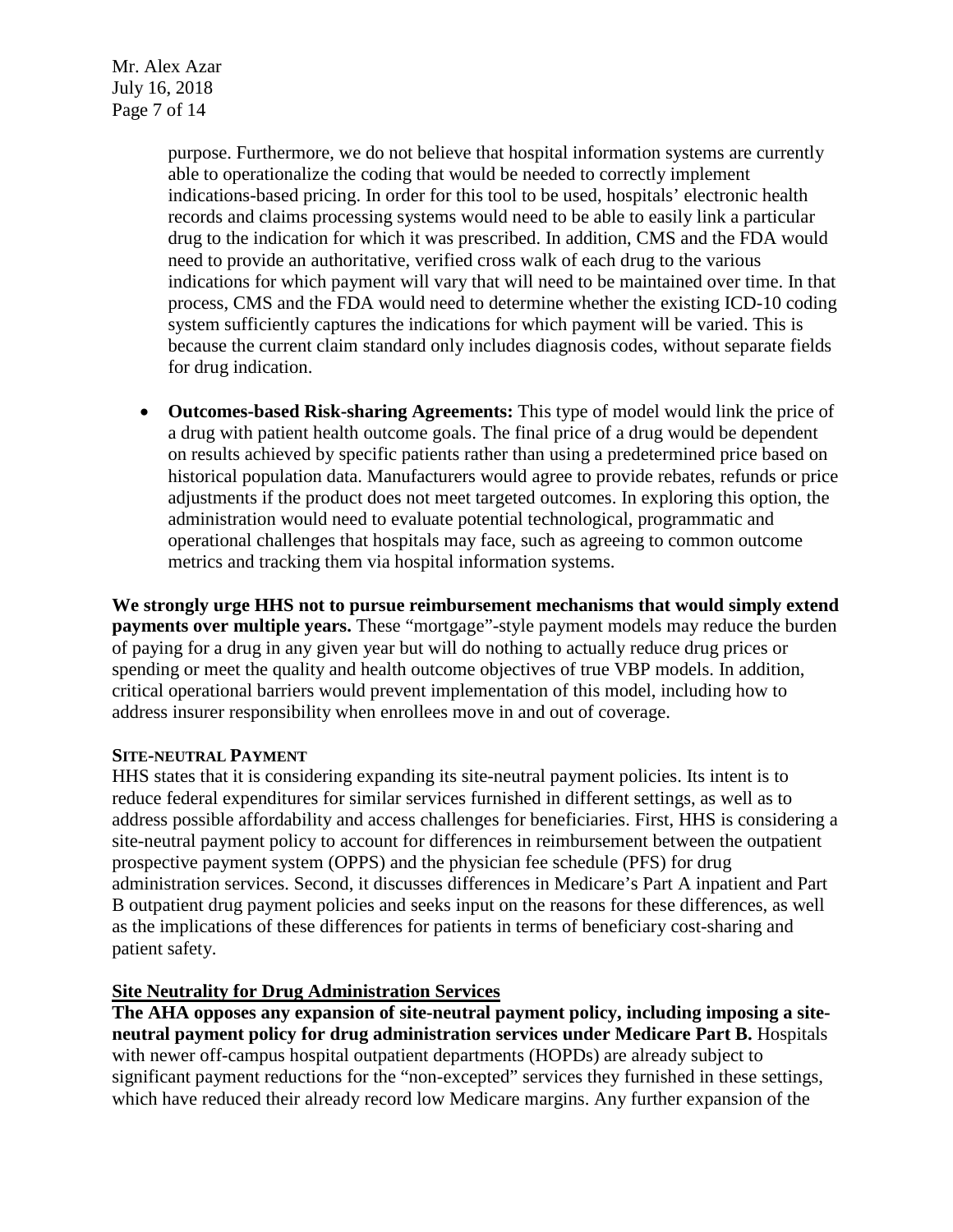Mr. Alex Azar July 16, 2018 Page 8 of 14

site-neutral payment policy would threaten beneficiary access to critical hospital-based safety-net services, including hospitals' ability to continue to provide 24/7 access to emergency care and stand-by capacity for disaster response.

Further, we strongly disagree that the OPPS payment rates for drugs administration services in HOPDs are "many times higher" than the rates paid to physicians under the PFS because such a direct comparison does not take into account the many differences between these settings:

- OPPS payments, including for drug administration services, incorporate much higher levels of packaged costs than the PFS payments for comparable services.
- HOPDs provide services that are not otherwise available in the community to vulnerable patient populations, such as low-income and dual-eligible patients.
- Hospital costs include unique social goods not provided in other settings, such as 24/7 access to emergency care and stand-by capacity for disaster response.
- Payment to hospitals for outpatient care should reflect HOPD costs, not physician payments.

Packaging differences between settings. There is greater packaging of costs under the OPPS compared to the PFS. CMS acknowledged this in its calendar year (CY) 2017 OPPS interim final rule, stating, "OPPS payment rates include the costs of packaged items or services billed with the separately payable code, and therefore the comparison to rates under the MPFS will not be a oneto-one comparison." For instance, in CY 2018 under the OPPS (but not the PFS), drugs costing less than \$120 have their cost packaged in the procedure with which they are billed, including drug administration procedures. Further, under the OPPS "policy-packaged" drug policies, the agency packages the costs of all anesthesia drugs; drugs, biologicals and radiopharmaceuticals that function as supplies when used in a diagnostic test or procedure; and drugs and biologicals that function as supplies when used in a surgical procedure, regardless of whether they meet the \$120 per day threshold. Therefore, one cannot make a direct comparison of rates for similar services in HOPDs and freestanding physician office settings without first accounting for the additional packaging included in OPPS payments.

Access for vulnerable patient populations. Further reduction in outpatient Medicare revenue to hospitals would threaten access to critical hospital-based services, such as care for low-income patients and underserved populations. For example, relative to patients seen in physician offices, patients seen in HOPDs are:

- 2.5 times more likely to be Medicaid, self-pay or charity patients;
- 1.8 times more likely to be dually eligible for Medicare and Medicaid;
- 1.8 times more likely to live in high-poverty areas;
- 1.7 times more likely to live in low-income areas; and
- $\bullet$  1.7 times more likely to be Black or Hispanic.<sup>xviii</sup>

In addition, physicians refer more complex patients to HOPDs for safety reasons, as hospitals are better equipped to handle complications and emergencies. As such, compared to freestanding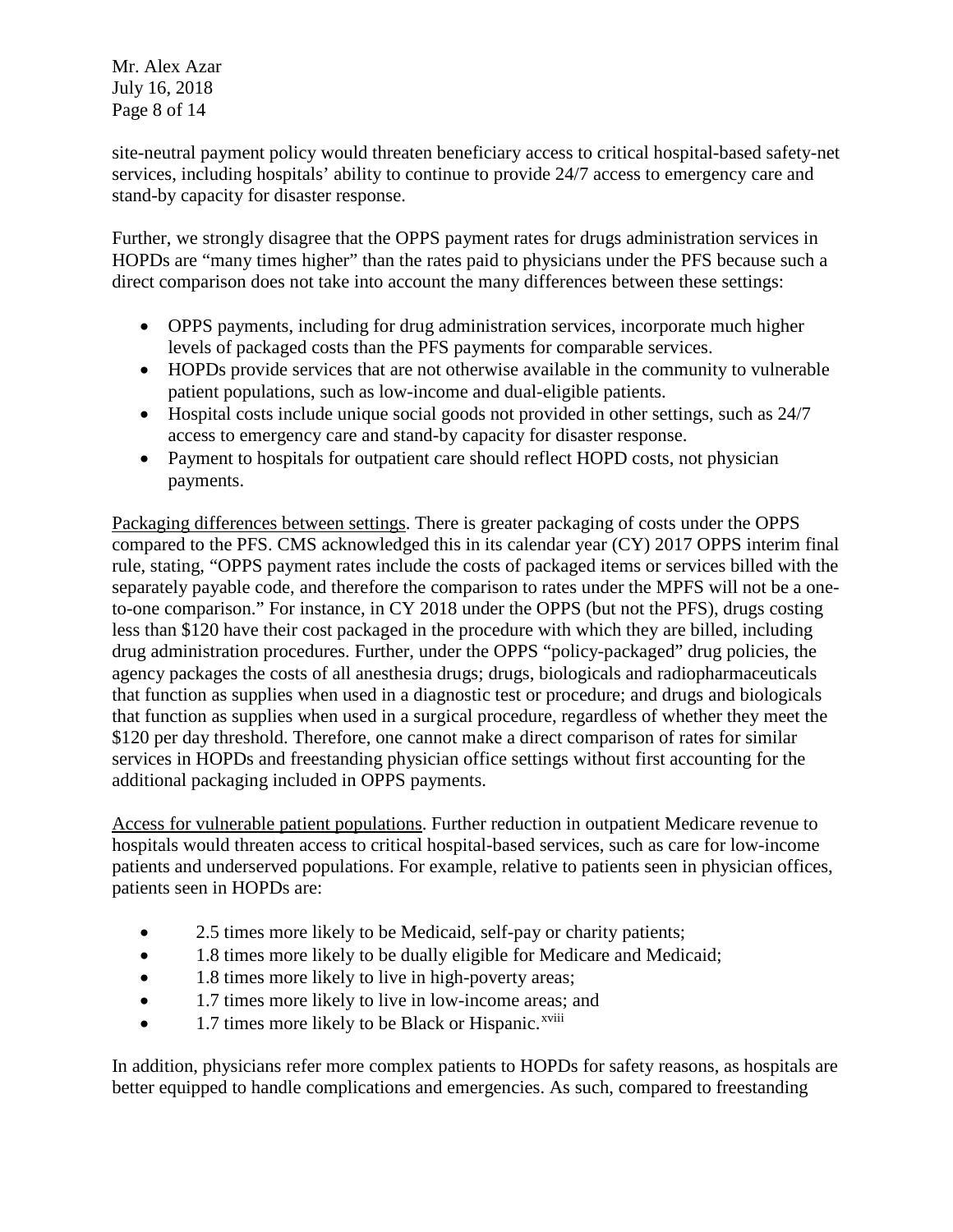Mr. Alex Azar July 16, 2018 Page 9 of 14

physician offices, HOPDs treat Medicare patients who are suffering from more severe conditions and with higher prior utilization of hospitals and emergency departments.<sup>[xix](#page-13-17)</sup>

Hospital costs include unique social goods. Hospitals have a higher cost structure than freestanding physician offices, due, in part, to the unique social goods only they provide, such as the costs of stand-by capability and capacity that they bear. Site-neutral payment policies, like that proposed in the *Blueprint*, would reimburse hospitals less for specific treatments while still expecting hospitals to continue to provide the same level of service to their patients and communities. Hospitals are the only health care provider that must maintain emergency stand-by capability 24 hours a day, 365 days a year. Hospitals are also subject to significantly greater licensing, accreditation, regulatory and quality requirements than other providers, none of which would be reduced under the proposed site-neutral payment policy. Moreover, hospitals provide access to critical standby services, such as burn care, and remain ready to treat patients from natural and man-made disasters. This stand-by role is built into the cost structure of full-service hospitals and supported by revenue from direct patient care – a situation that does not exist for physician offices or any other type of provider. Additional site-neutral payment reductions would endanger hospitals' ability to continue to provide 24/7 access to emergency care and stand-by capacity for disaster response. Following a year in which the nation experienced record-setting natural disasters, and with projections for an increase in the severity and frequency of extreme weather events, we must do everything we can to ensure that hospitals have the resources needed to prepare for and respond to future disasters.

Hospital payments should reflect hospital costs. Medicare payment systems for physicians and HOPDs are complex and fundamentally different. HOPD payment rates are based on audited hospital cost reports and claims data. In contrast, the PFS, and in particular the practice expense component, which is relevant for the site-neutral payment methodology, is based on voluntary responses to physician survey data. Further, hospitals already suffer negative margins treating Medicare patients in HOPDs. According to the fiscal year (FY) 2016 Medicare cost report data, Medicare margins for outpatient services were a record low of negative  $14.8$  percent in  $2016$ <sup>[xx](#page-13-18)</sup> Overall Medicare margins were also a record low of negative 9.6 percent in 2016, with a new record low of negative 11.0 percent projected for 2018.<sup>[xxi](#page-13-19)</sup> Of note, even "efficient" hospitals had a negative margin in 2016, for the first time ever. $x^{\text{axii}}$  The site-neutral payment policies implemented by CMS for 2017 and beyond are reducing these margins further. We are concerned that imposing additional payment reductions by implementing a site-neutral proposal for drug administration services would threaten beneficiary access to critical hospital-based "safety-net" services.

### **Site Neutrality between Inpatient and Outpatient Settings**

**The AHA opposes any site-neutral payment policy for prescription drugs between inpatient and outpatient settings.** Costs associated with prescription drugs vary across care settings as a result of differences in payment structure as well as patient needs, outlined below.

Medicare reimbursement differs for inpatient and outpatient drugs. As noted earlier, while most Part B drugs are reimbursed at the average sales price (ASP) plus 6 percent (or ASP minus 22.5 percent for Part B drugs purchased through the 340B Drug Pricing Program), payments to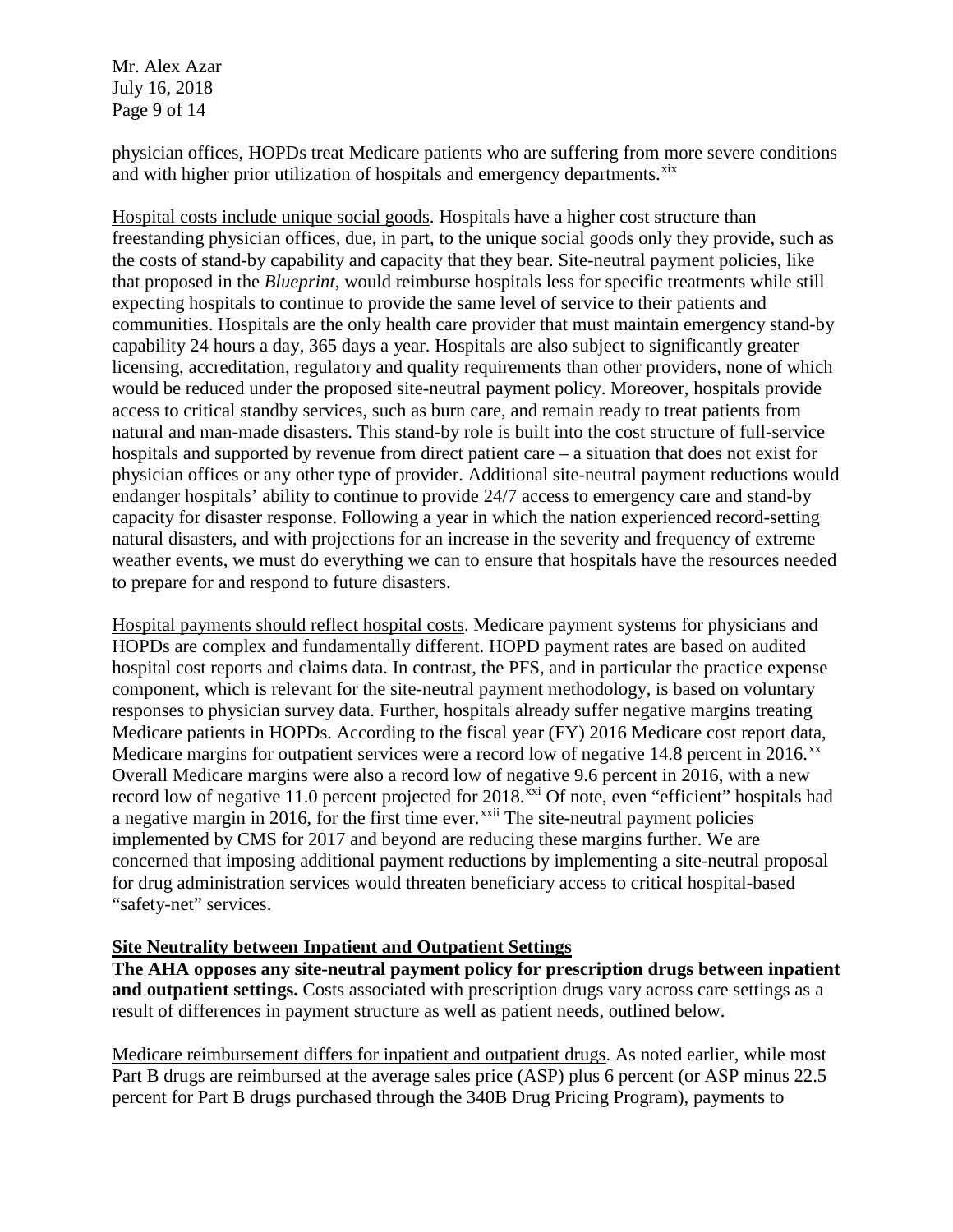Mr. Alex Azar July 16, 2018 Page 10 of 14

hospitals for drugs administered as part of inpatient care are generally made on a bundled basis. In the inpatient prospective payment system (IPPS), all costs for the patient – including drug costs – are reimbursed under a single, predetermined reimbursement based on DRG.

Hospitals are responsible for managing input costs within the fixed payment amount, but reimbursement does not necessarily increase as input costs, such as those for drugs, increase. Specifically, despite Medicare being one of the largest payers for hospitals in general, the program is not able to keep pace with new and sometimes volatile drug prices. For example, in calculating its annual payment updates, the Medicare program relies on drug pricing data collected and reported by the Bureau of Labor Statistics, which completes a full drug price data update only every five to seven years. This data lag means that hospital reimbursement does not necessarily increase proportionally to drug price increases. Moreover, new pharmaceutical or biologics coming to the market, such as expensive immunotherapies, are not immediately accounted for in the DRG system, leading hospitals to take on enormous financial burden in order to provide life-saving care. As a result, hospitals must divert other resources to cover higher drug costs, forcing difficult choices between providing adequate compensation to employees, many of whom are highly skilled in professions facing shortages; upgrading and modernizing facilities; purchasing new technologies to improve care; or paying for drugs.

The level of patient need is higher in the inpatient setting. A patient is considered to be "inpatient" when a doctor admits the patient to the hospital for inpatient care. A patient is admitted when in the exercise of the physician's medical judgment, considering such factors as the patient's history and comorbidities, the severity of the patient's signs and symptoms, the risk of an adverse event, and risks to the patient if he or she is not admitted, the patient needs inpatient care. As a result, patients in the inpatient setting are considered by a medical expert to be in need of a higher level of care than those patients treated in the outpatient setting. In light of this greater patient complexity, more resources are directed to inpatient care, including medication management and administration. With more than two-thirds of individuals 65 years or older taking three or more prescription drugs,<sup>[\[1\]](#page-13-21)</sup> substantial expertise is needed to balance pharmaceutical products (e.g., side effects, contraindications, risks) along with inpatient care services.

The inpatient setting may be more appropriate to address drug risks*.* Although some drugs may be safely administered in both inpatient and outpatient settings, risks and side effects may be better managed on an inpatient basis depending on severity and patient characteristics. For example, CAR T-cell therapies described earlier may lead to severe side effects such as cytokine release syndrome or serious neurological events, both of which require intensive care unit services. Moreover, given that patients receiving CAR T are already immunosuppressed, they can experience increased risk of infection and therefore require prolonged monitoring and care. Correspondingly, many of our members have affirmed that the inpatient setting is more clinically appropriate than an outpatient setting for such drugs. Identifying – and being able to address – severe side effects quickly also may contain overall patient care costs. Thus, although safe administration of a drug or biologic may be feasible in either location, inpatient and outpatient settings are not simply interchangeable.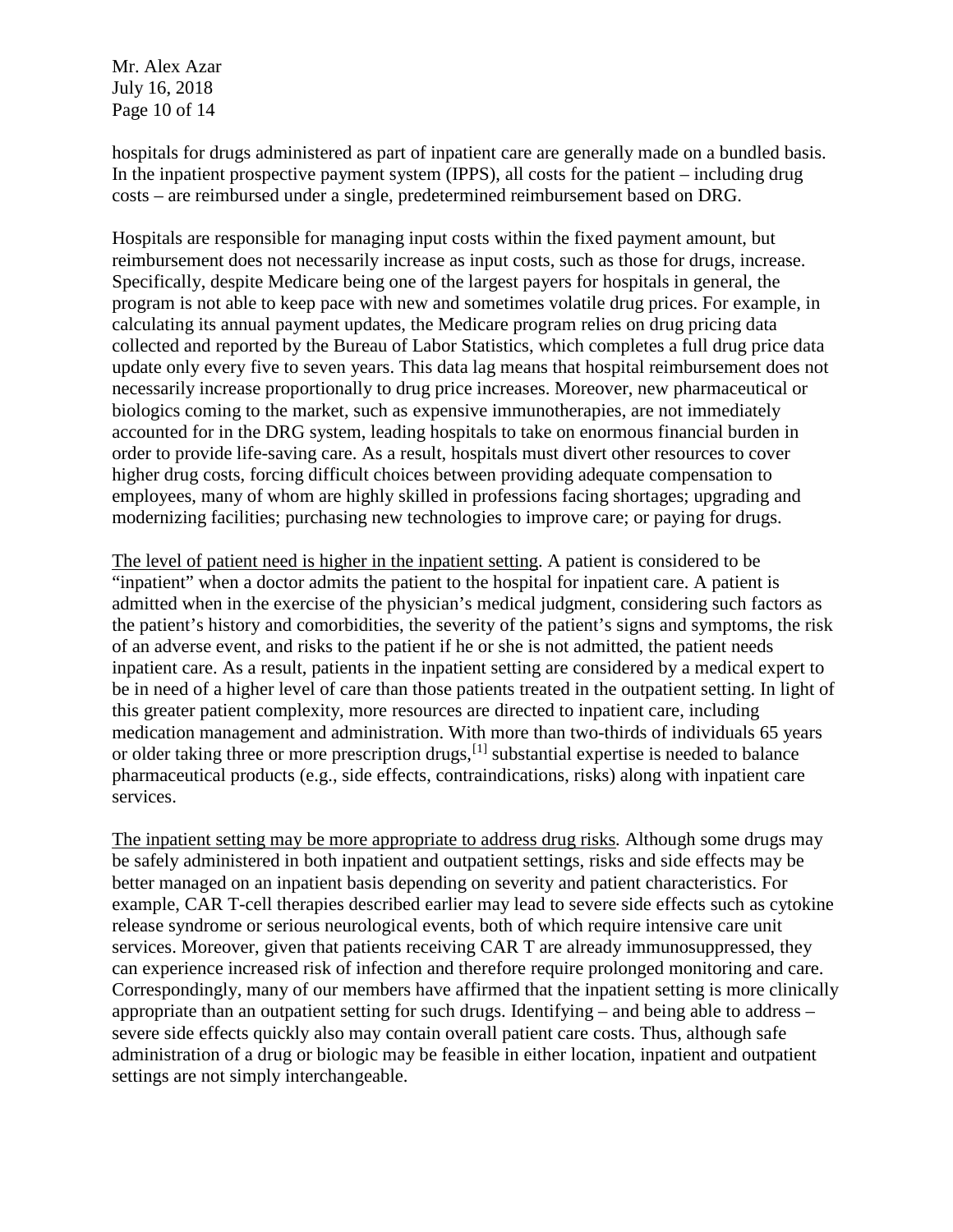Mr. Alex Azar July 16, 2018 Page 11 of 14

## **COMPETITIVE BIDDING FOR PART B DRUGS**

HHS is considering reactivating the Competitive Acquisition Program (CAP) for certain Part B drugs that operated approximately 10 years ago. The intent is to create an alternative to the ASP payment system that leverages a third-party entity negotiating with manufacturers to obtain lower prices. This option may be worth further exploration as a voluntary option for freestanding physician practices. However, while it was unclear whether HHS is interested in extending the program beyond physicians, hospitals and health systems are unlikely to benefit from such a program. Most hospitals already have access to reduced drug prices through their membership in GPOs, and many of the tools that CAP vendors could use to encourage savings, such as step-therapy and formularies, are already widely used within hospitals and health systems. **Therefore, we encourage the administration to evaluate such a model in the physician fee schedule context only.**

### **TRANSITION OF COVERAGE FROM MEDICARE PART B TO PART D**

The AHA agrees that negotiation is an important tool for lowering prices. For that reason, hospitals and health systems rely on GPOs to assist them in getting the best prices from drug manufacturers, including for drugs eligible for reimbursement under Part B. Therefore, we question whether introducing Part D insurers into this process will yield substantial savings.

The *Blueprint* did not provide sufficient detail to fully understand how such a transition would be operationalized. Therefore, in lieu of specific feedback, we pose a number of questions about how this proposal would work in practice. **We urge the department not to move forward with this concept without providing stakeholders with the opportunity to evaluate detailed specifications of any model to move coverage of some or all drugs from Part B to Part D.**

- How would beneficiaries without Part D coverage access drug therapies currently covered under Part B? HHS recognized that a significant limitation of this policy is how to cover physician-administer drugs for the 27 percent of Part B beneficiaries without Part D coverage. We do not believe it is HHS's intent to force individuals to purchase supplementary drug coverage so that they can receive their full Part B benefits. Therefore, it appears that the Part B program would need to remain in place for those beneficiaries. We question whether the administrative burden of operating both programs would be worth any benefits.
- Would beneficiaries be subject to Part D cost-sharing instead of Part B cost-sharing for drugs delivered during a service otherwise covered through Part B? If so, would the beneficiary face two different co-payments – one for the drug and one for the service? Will protections be put in place to ensure that the proposal does not increase beneficiary out-of-pocket costs overall?
- How would drug supply management work? Would beneficiaries be responsible for collecting the drug from the pharmacy and bringing it to the physician's office or outpatient department for administration? If so, how would HHS ensure that appropriate safeguards were in place to prevent the diversion of drugs and ensure that the beneficiary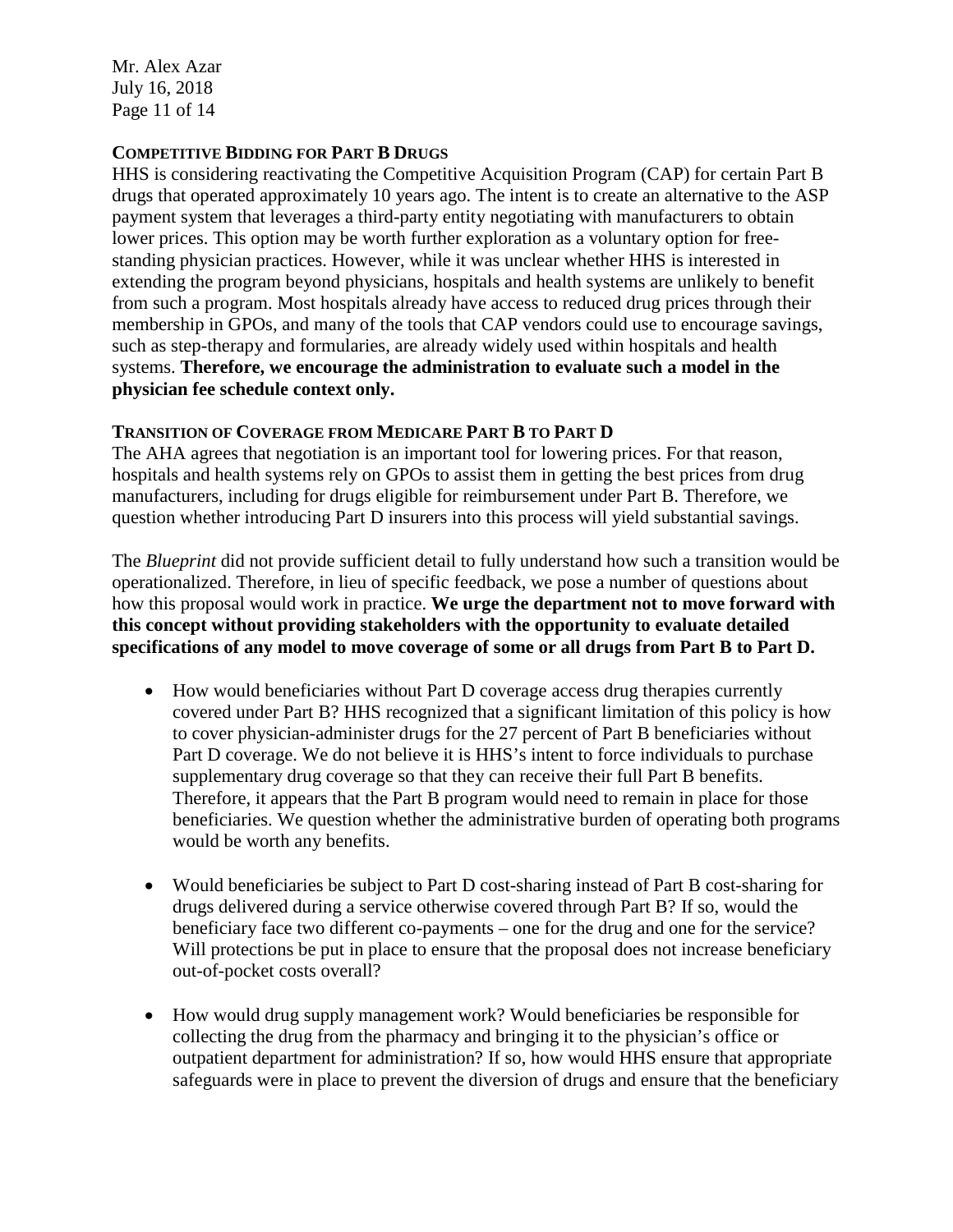Mr. Alex Azar July 16, 2018 Page 12 of 14

> stores the drug in the right conditions? Given these risks, we do not believe that HHS intended for beneficiaries to collect and deliver the drug.

• Will physicians be required to contract with a patient's Part D insurer in order to receive reimbursement for Part B services? Given that it is unlikely that patients would directly handle the drugs as discussed above, we expect there must be some relationship between the insurer and the physician to order and manage the supply of drugs. Would beneficiaries be restricted to receiving Part B services only from physicians contracted with their Part D plan? If so, we strongly oppose this move as it would violate the fundamental structure of the Medicare fee-for-service program. Beneficiaries interested in such a managed model can opt for Medicare Advantage.

## **LEVERAGING TECHNOLOGY TO INFORM PATIENTS ABOUT COST-SHARING AND LOWER-COST ALTERNATIVES**

Hospitals and health systems have made great strides in implementing electronic health records (EHRs) and other health information technology tools. Increasingly, these systems are used to share health information with individuals and across provider settings to better coordinate care. For example, 93 percent of hospitals now allow individuals to access their health information, including prescriptions, online. In addition, 50 percent of hospitals allow individuals to request refills for prescriptions online. However, this information generally only includes what has been prescribed. As noted in the *Blueprint*, clinicians could do even more to help patients make informed choices about drugs if they had real-time information on the total and out-of-pocket costs of alternative drug therapies at the time of prescription. In addition, having access to information about whether a prescription has been filled would provide clinicians with valuable information about whether individuals are having challenges complying with a treatment plan or need to consider alternatives. To derive these benefits, of course, the information about alternatives must be accurate, presented in a comparable way across drugs, and be easily available within the workflow of the clinician.

We recommend continued efforts across drug companies, health plans, pharmacies and health care providers to leverage technology and make pricing and pharmacy fill data available to clinicians at the point of care. It is important that these efforts to result in real-world implementations that ease clinician burdens, rather than regulatory mandates that add to them. The experience from the Medicare and Medicaid EHR Incentive Programs demonstrates that widespread adoption of technology functionality based on a regulatory mandate is hindered by several factors. Different technology vendors will have various levels of readiness to accommodate demand for the new technology, and each health care setting must determine if updates to existing systems are necessary in order to accommodate the demands of the new technology. And, for the EHR incentive program, the timeline for technology changes has been too compressed to support successful change management.

### **MEDICAID REBATES**

HHS expressed interest in examining several aspects of the Medicaid rebate program regarding inflationary rebate limits and the determination of the Average Manufacturer Price (AMP) and Best Price. The Medicaid and CHIP Payment and Access Commission (MACPAC), in their June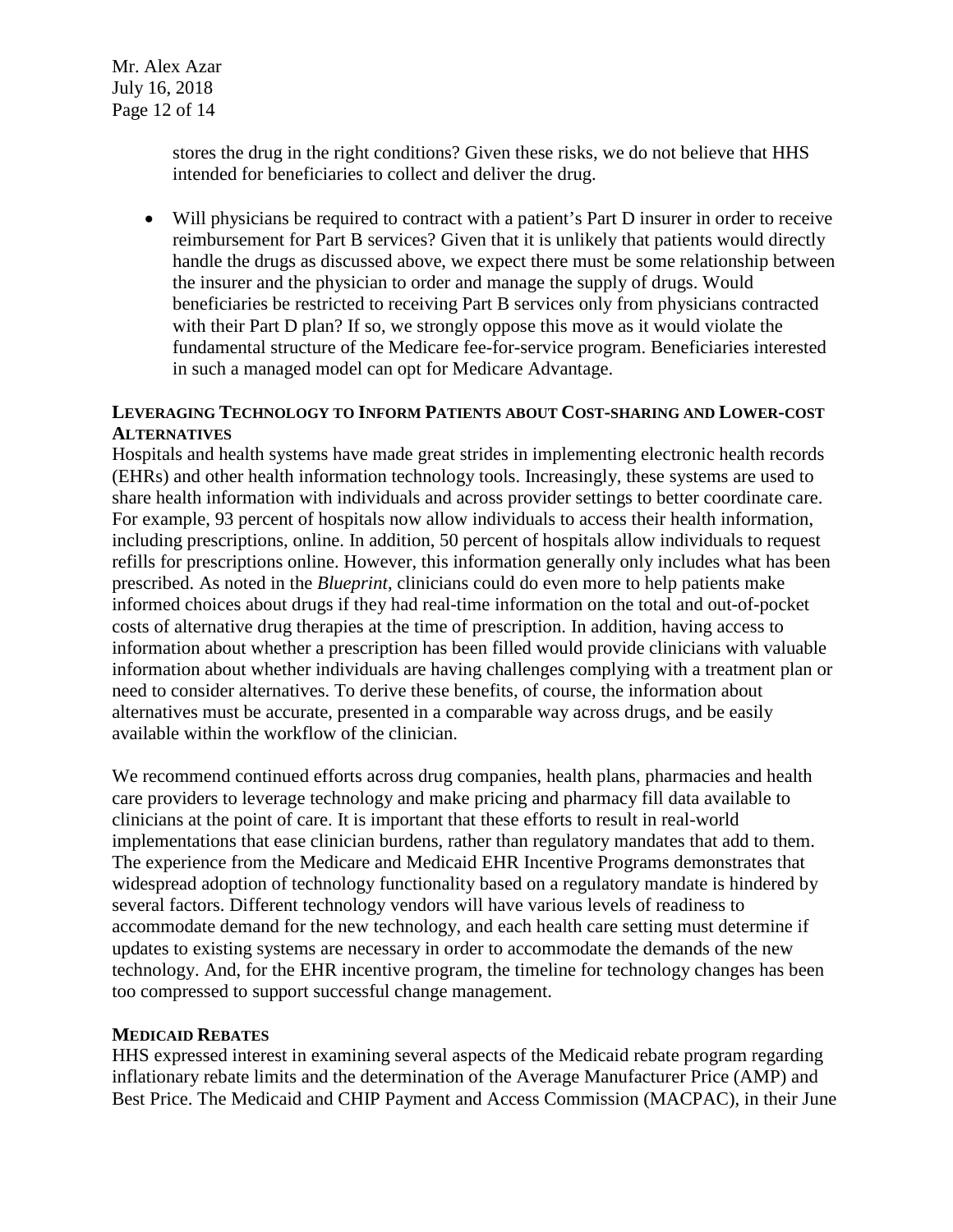Mr. Alex Azar July 16, 2018 Page 13 of 14

2018 Report to Congress, made two recommendations to improve the Medicaid rebate program that the AHA believes HHS should carefully consider. Under current law, Medicaid rebates are calculated based on the AMP with brand and generic drugs having different rebate formulas. Drug manufacturers are required to classifying which of their products are brand and which are generic. They are then required to average the price of its authorized generic with the brand drug in calculating the brand drug AMP. MACPAC's recommendations address two areas where drug manufacturers maybe manipulating the AMP using generic drugs to lower their rebate obligations. The first recommendation calls on Congress to close a loophole in which a manufacturer could sell its authorized generic to a corporate subsidiary to lower the brand AMP, thus lowering its rebate obligation. The second recommendation addresses drug manufacturers' classification of whether a drug is brand or generic and recommends that Congress grant the Secretary more enforcement authority when drug manufacturers deliberately misclassify a drug as generic to lower rebate obligations. Both recommendations are intended to help ensure Medicaid programs are receiving the proper drug rebates, thus helping tight state Medicaid budgets address expenditure growth in prescription drugs.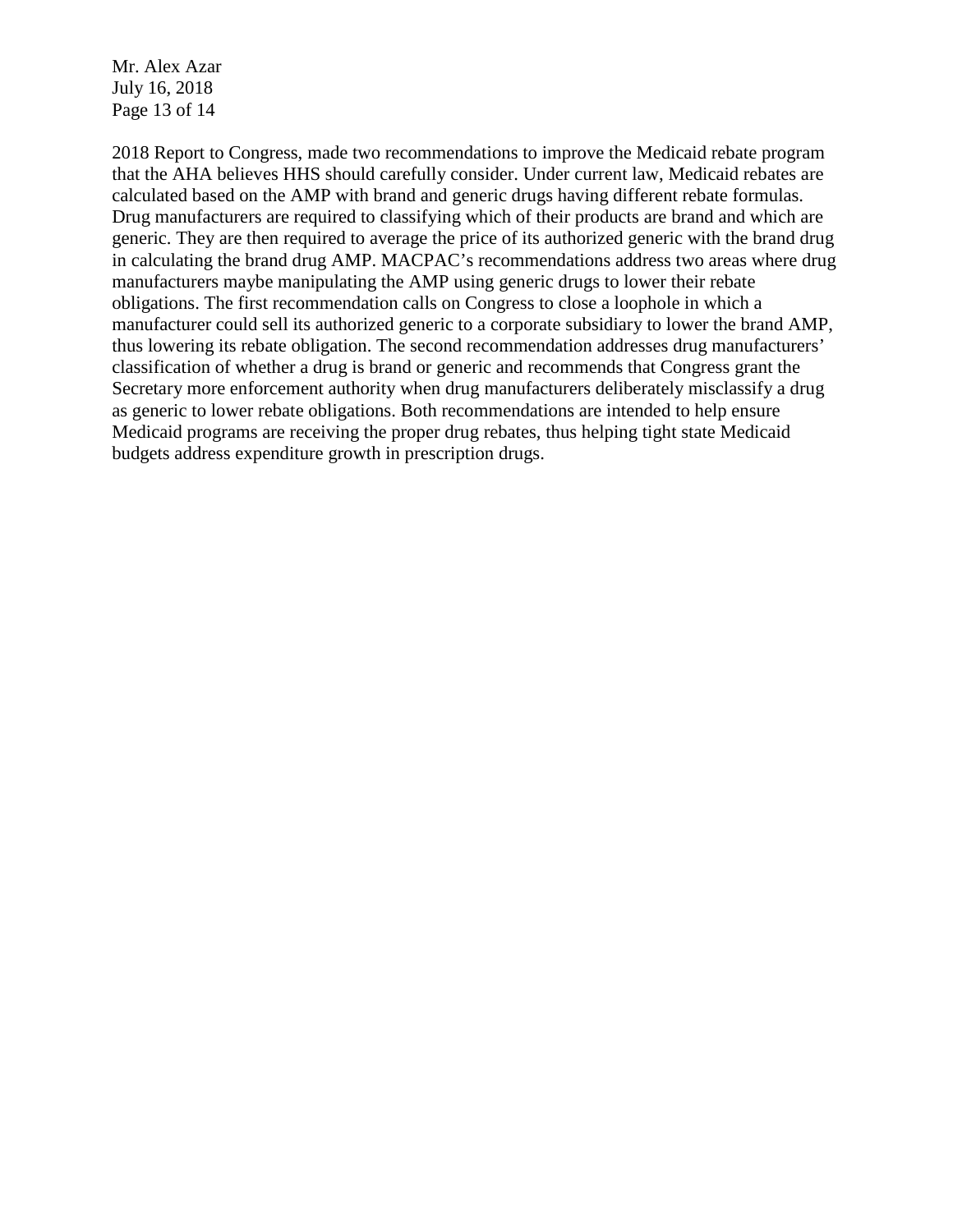Mr. Alex Azar July 16, 2018 Page 14 of 14

<span id="page-13-6"></span>vii National Health Expenditure Data for 2013 - 2015

<span id="page-13-8"></span><span id="page-13-7"></span>viii "Trends in Hospital Inpatient Drug Costs: Issues and Challenges," American Hospital Association and the Federation of American Hospitals, October 11, 2016[. http://www.aha.org/content/16/aha-fah-rx-report.pdf](http://www.aha.org/content/16/aha-fah-rx-report.pdf) ix Statement of Howard B. Schiller, Interim Chief Executive Officer and Director, Valeant Pharmaceuticals International, Inc. before the Committee on Oversight and Government Reform of the U.S. House of Representatives, February 4, 2016. [https://oversight.house.gov/wp-content/uploads/2016/02/Statement-of-Howard-](https://oversight.house.gov/wp-content/uploads/2016/02/Statement-of-Howard-Schiller-2016-02-04.pdf)

[Schiller-2016-02-04.pdf](https://oversight.house.gov/wp-content/uploads/2016/02/Statement-of-Howard-Schiller-2016-02-04.pdf)

<span id="page-13-11"></span>xii Szabo, L., "As Drug Costs Soar, People Delay Or Skip Cancer Treatments," National Public Radio, Mar. 15, 2017, [https://www.npr.org/sections/health-shots/2017/03/15/520110742/as-drug-costs-soar-people-delay-or-skip](https://www.npr.org/sections/health-shots/2017/03/15/520110742/as-drug-costs-soar-people-delay-or-skip-cancer-treatments)[cancer-treatments](https://www.npr.org/sections/health-shots/2017/03/15/520110742/as-drug-costs-soar-people-delay-or-skip-cancer-treatments)

<span id="page-13-12"></span>xiii Sagonowsky, E. "At \$475,000, is Novartis' Kymriah a bargain—or another example of skyrocketing prices?" FiercePharma, August 31, 2017, [https://www.fiercepharma.com/pharma/at-475-000-per-treatment-novartis](https://www.fiercepharma.com/pharma/at-475-000-per-treatment-novartis-kymriah-a-bargain-or-just-another-example-skyrocketing)[kymriah-a-bargain-or-just-another-example-skyrocketing](https://www.fiercepharma.com/pharma/at-475-000-per-treatment-novartis-kymriah-a-bargain-or-just-another-example-skyrocketing)

<span id="page-13-13"></span><sup>xiv</sup> Picci, A., "The cost of Biogen's new drug: \$750,000 per patient," CBS News, December 16, 2016. <https://www.cbsnews.com/news/the-cost-of-biogens-new-drug-spinraza-750000-per-patient/>

<span id="page-13-14"></span>xv Food & Drug Administration, "FDA approval brings first gene therapy to the United States," August 30, 2017. <https://www.fda.gov/NewsEvents/Newsroom/PressAnnouncements/ucm574058.htm>

<span id="page-13-16"></span>xvii Hoadley, J., "Drug Pricing, Repricing, Rebates, and Patient Access," Delivered at the Bipartisan Policy Center, Apr. 13, 2016[. https://bipartisanpolicy.org/wp-content/uploads/2016/03/Hoadley-BPC.pdf](https://bipartisanpolicy.org/wp-content/uploads/2016/03/Hoadley-BPC.pdf)

xviii Source: KNG Health Consulting analysis of 2013-2014 Medicare claims data, 2008-2011 National Ambulatory Medical Care Survey and 2008-2011 National Hospital Ambulatory Medical Care Survey data.

<span id="page-13-17"></span>xix Source: KNG Health Consulting analysis of 2013-2014 Medicare claims data, 2008-2011 National Ambulatory Medical Care Survey and 2008-2011 National Hospital Ambulatory Medical Care Survey data.

<span id="page-13-18"></span>xx Source: AHA analysis of FY 2016 Medicare cost reports.

<span id="page-13-19"></span>xxi Source: MedPAC's March 2018 Report to the Congress: Medicare Payment Policy.

<span id="page-13-20"></span>xxii Source: MedPAC's March 2018 Report to the Congress: Medicare Payment Policy.

<span id="page-13-21"></span>[1] [https://www.cdc.gov/nchs/data/hus/hus16.pdf#079.](https://www.cdc.gov/nchs/data/hus/hus16.pdf#079)

<span id="page-13-0"></span><sup>i</sup> Triblle, SJ., "Duchenne Drug Delayed After Outrage Over Price," National Public Radio, Feb. 14, 2017 <https://www.npr.org/sections/health-shots/2017/02/14/515046376/duchenne-drug-delayed-after-outrage-over-price>  $\overline{a}$ 

<span id="page-13-1"></span>ii Szabo, L., "As Drug Costs Soar, People Delay Or Skip Cancer Treatments," National Public Radio, Mar. 15, 2017, [https://www.npr.org/sections/health-shots/2017/03/15/520110742/as-drug-costs-soar-people-delay-or-skip-cancer](https://www.npr.org/sections/health-shots/2017/03/15/520110742/as-drug-costs-soar-people-delay-or-skip-cancer-treatments)[treatments](https://www.npr.org/sections/health-shots/2017/03/15/520110742/as-drug-costs-soar-people-delay-or-skip-cancer-treatments)

<span id="page-13-2"></span>iii Fox, M. "Luxturna gene therapy for blindness to cost \$850,000," NBC News, Jan. 3, 2018.

<https://www.nbcnews.com/health/health-news/luxturna-gene-therapy-blindness-cost-850-000-n834261>

<span id="page-13-3"></span>iv Herman, B. "Drug prices are still going through the roof," Axios, Mar. 21, 2018. [https://www.axios.com/drug](https://www.axios.com/drug-prices-exploding-2017-1521564090-aa025591-9e50-491d-b3e2-c981e85adb60.html)[prices-exploding-2017-1521564090-aa025591-9e50-491d-b3e2-c981e85adb60.html](https://www.axios.com/drug-prices-exploding-2017-1521564090-aa025591-9e50-491d-b3e2-c981e85adb60.html)

<span id="page-13-4"></span><sup>v</sup> Tirrell, M. "Martin Shkreli's legacy: Putting a 'fine point' on the drug pricing debate," CNBC, Mar. 9, 2018 <https://www.cnbc.com/2018/03/09/martin-shkrelis-legacy-shaping-the-drug-pricing-debate.html>

<span id="page-13-5"></span>vi Herman, B. "Drug prices are still going through the roof," Axios, Mar. 21, 2018. [https://www.axios.com/drug](https://www.axios.com/drug-prices-exploding-2017-1521564090-aa025591-9e50-491d-b3e2-c981e85adb60.html)[prices-exploding-2017-1521564090-aa025591-9e50-491d-b3e2-c981e85adb60.html](https://www.axios.com/drug-prices-exploding-2017-1521564090-aa025591-9e50-491d-b3e2-c981e85adb60.html)

<span id="page-13-9"></span><sup>x</sup> Khot UN, et al. Nitroprusside and Isoproterenol Use after Major Price Increases, New England Journal of Medicine, August 10, 2017.<http://dx.doi.org/10.1056/NEJMc1700244>

<span id="page-13-10"></span>xi Waxman, H. et.al, "Getting to the Root of High Prescription Drug Prices: Drivers and potential solutions," Commonwealth Fund, Jul 2017. [http://www.commonwealthfund.org/~/media/files/publications/fund](http://www.commonwealthfund.org/%7E/media/files/publications/fund-report/2017/jul/waxman_high_drug_prices_drivers_solutions_report.pdf?la=en)[report/2017/jul/waxman\\_high\\_drug\\_prices\\_drivers\\_solutions\\_report.pdf?la=en](http://www.commonwealthfund.org/%7E/media/files/publications/fund-report/2017/jul/waxman_high_drug_prices_drivers_solutions_report.pdf?la=en)

<span id="page-13-15"></span>xvi *Davies, B., Hwang, T., and Kesselheim, A.*, "Ensuring Access to Injectable Generic Drugs — The Case of Intravesical BCG for Bladder Cancer," New England Journal of Medicine, April 13, 2017.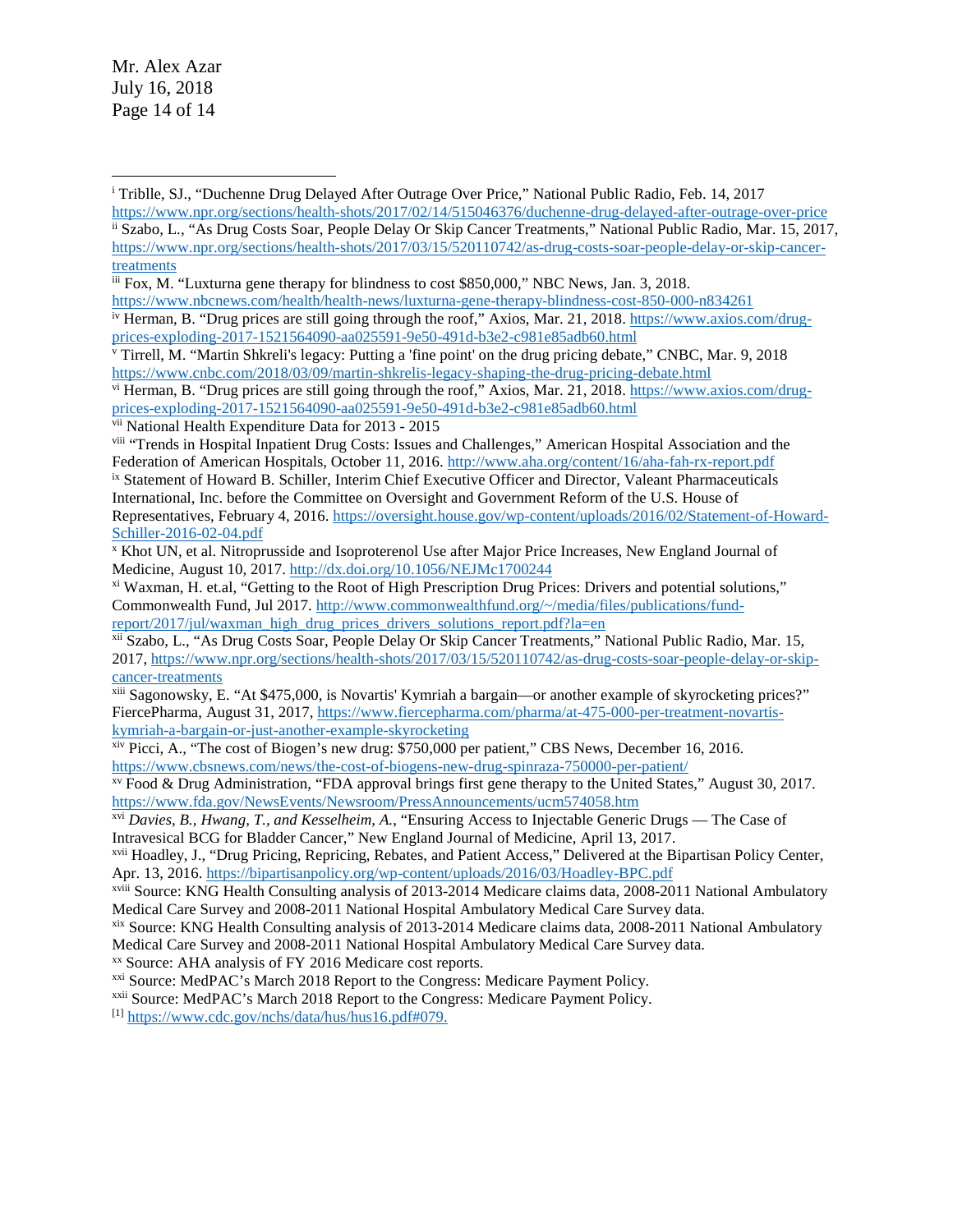

## **ATTACHMENT B: AHA DRUG PRICE PROPOSALS**

The U.S. health care system is facing a prescription drug spending crisis fueled by staggering increases in the price of drugs. While the need and potential for the development of innovative drug therapies is large, the dramatic increases in the price of both new and existing drugs threatens to make them inaccessible to patients and the providers who care for them. In a recent survey conducted by the American Hospital Association (AHA) and the Federation of American Hospitals (FAH) and analyzed by NORC at the University of Chicago, hospitals reported that spending on inpatient drugs increased by 24 percent per admission in 2014 and 12 percent per admission in 2015.<sup>1</sup> These increases were due to drugs like hydralazine, a drug used in hospital settings to manage blood pressure, and neostigmine methylsulfate, a neuromuscular blocking agent used after surgery. In 2015, the cost of hydralazine jumped 723 percent, while the cost of neostigmine methylsulfate rose by 421 percent.<sup>2</sup> As a result, more than 90 percent of hospital administrators report moderate to severe challenges in managing hospital budgets within the fixed reimbursement inpatient payment model.

The AHA is deeply committed to the availability of high-quality, efficient health care for all Americans. Hospitals, and the clinicians who work in them, know firsthand the lifesaving potential of drug therapies. Indeed, researchers in U.S. academic medical centers generate much of the evidence used to develop new drugs. However, an unaffordable drug is not a lifesaving drug.

Over the past 12 months, the AHA has worked with its members to document the challenges hospitals and health systems face with drug prices and develop policy solutions to protect access to critical therapies while encouraging and supporting much-needed innovation. The following policy recommendations, approved by the AHA Board of Trustees, were surfaced by the AHA's work with the Campaign for Sustainable Rx Pricing. The recommendations, detailed below, support the following overarching goals with respect to drug pricing:

- 1) Increased competition and innovation
- 2) Increased transparency
- 3) Payment for value
- 4) Improved access
- 5) Alignment of incentives

## **INCREASE COMPETITION & INNOVATION**

Competition for prescription drugs generally results in increased options for lower cost therapies, particularly through the introduction of one or more generic competitors. These proposals seek to increase the introduction of generic alternatives and discourage anti-competitive tactics while maintaining incentives for the development of innovative new therapies.

<sup>1</sup> AHA/FAH Drug Survey 2016

<sup>2</sup> AHA/FAH Drug Survey 2016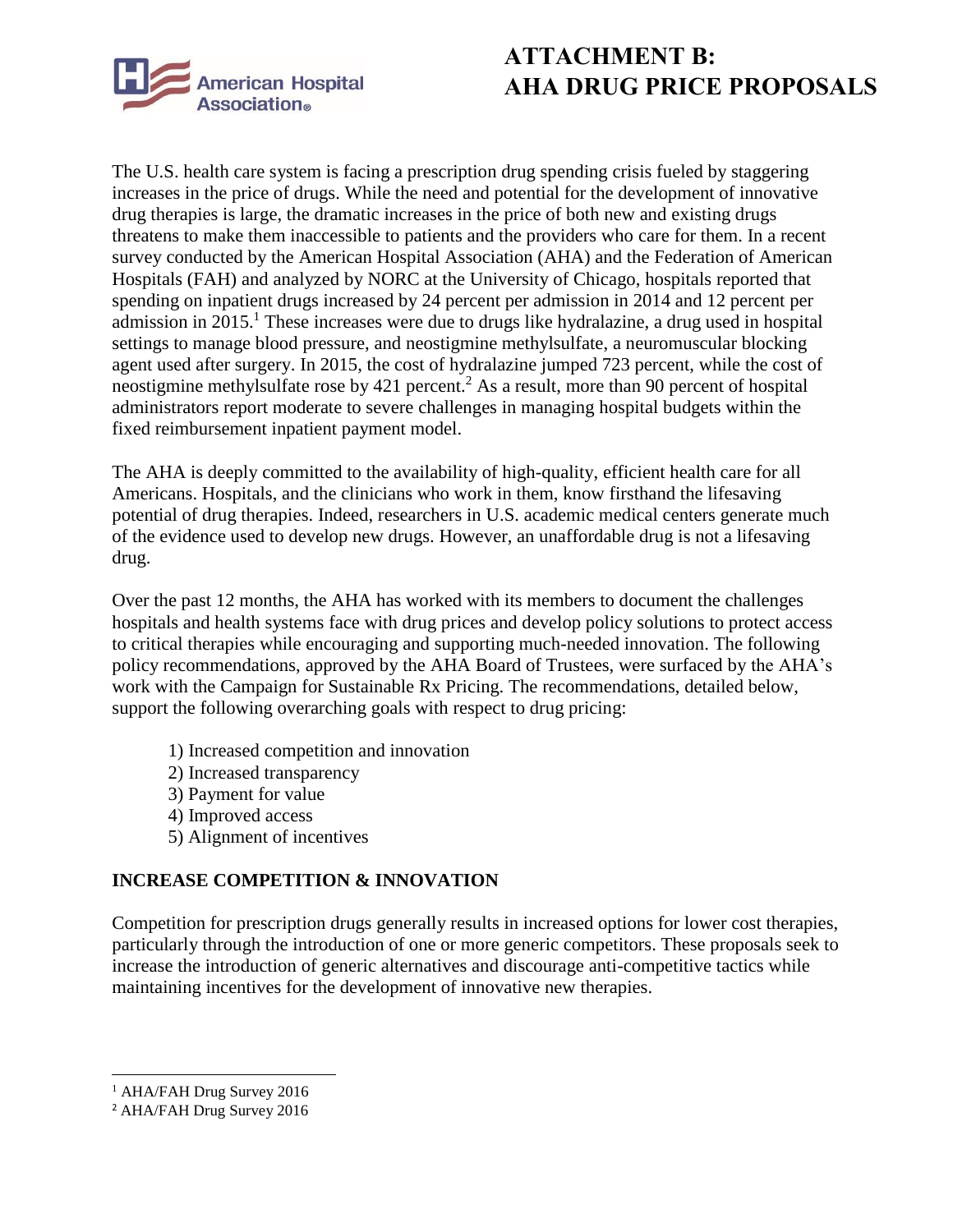

 $\overline{\phantom{a}}$ 

# **DRUG PRICE PROPOSALS**

- **Fully resource Food and Drug Administration (FDA) review and approval offices.** FDA has a significant backlog of both generic and branded drug applications. While a number of fast-track programs exist, FDA does not have the resources available to process applications in a timely manner. Under this proposal, Congress would appropriate additional resources to FDA specifically for purposes of hiring personnel to process applications.
- **Fast-track generic applications when no or limited generic competition exists.** Generic competition is critical to a functioning drug marketplace. Research suggests that optimal pricing is achieved when there are five or more generic manufacturers competing on the same drug.<sup>3</sup> In order to encourage additional generic entrants to the market, this proposal would require FDA to prioritize review of applications where there is no generic option available or in instances of a drug shortage. While FDA voluntarily decided earlier this year to prioritize generic applications for drugs without generic competition, this policy proposal would codify this approach in federal law with statutory deadlines for review.
- **Incentivize generic manufacturers with fast-track voucher rewards.** In order to further promote the introduction of generic drugs, this policy would reward generic manufacturers that have a drug approved under the above process with a voucher to fasttrack any other generic application.
- **Deny patents for "evergreened" products.** Some drug manufacturers attempt to minimize or eliminate competition through product "evergreening." A manufacturer attempts to "evergreen" a product when it applies for patent and market exclusivity protections for a "new" product that is essentially the same as the original product, such as extended release formulations or combination therapies that simply combine two existing drugs into one pill. What generally happens is that, while the older version of the drug is no longer patent-protected and, therefore, generic alternatives may be offered, drug manufacturers promote the newer version as the "latest and greatest." Without important information on the comparative value of the newer drug, many providers and consumers switch to the brand-only "evergreened" product assuming that the newer version is superior. This policy proposal would deny patents for products that are simply modifications of existing products unless the new product offers significant improvements in clinical effectiveness, cost savings, access or safety.
- **Deem "pay-for-delay" tactics to be presumptively illegal and increase oversight.**  Some brand drug manufacturers pay generic manufacturers to delay entry into the market. In 2013, the U.S. Supreme Court ruled that such deals could be a violation of antitrust law, but declined to declare them presumptively illegal. Subsequently, the

<sup>3</sup> MedPAC, based on FDA analysis of retail sales data from IMS Health, IMS National Sales Perspective, 1999- 2004, as analyzed by Jack Hoadley, Ph.D., Health Policy Institute, Georgetown University, for the Bipartisan Policy Center, April 13, 2016. Accessible at[: http://cdn.bipartisanpolicy.org/wp-content/uploads/2016/03/Hoadley-BPC.pdf](http://cdn.bipartisanpolicy.org/wp-content/uploads/2016/03/Hoadley-BPC.pdf)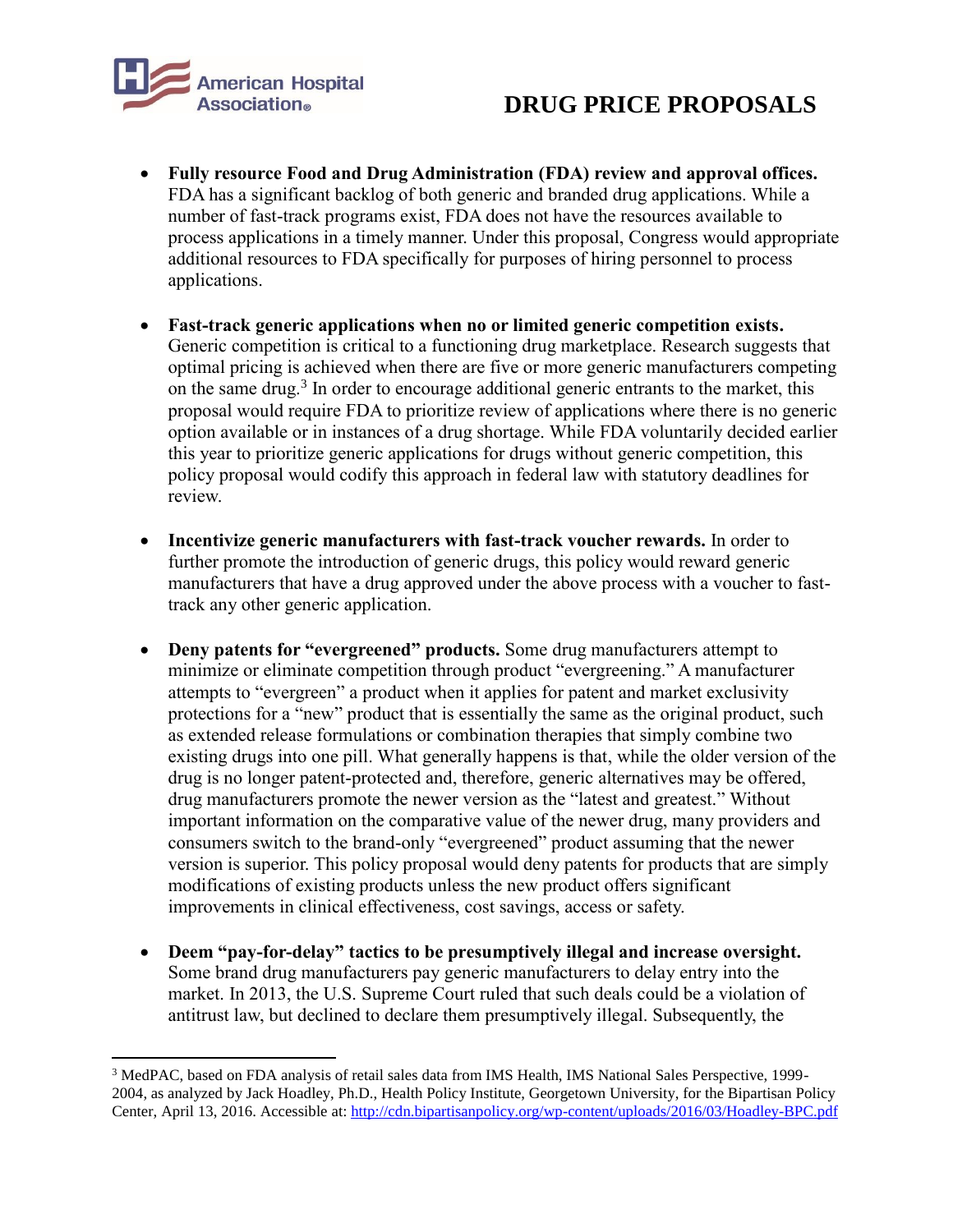

Federal Trade Commission (FTC) has reported a significant decrease in pay-for-delay deals but an increase in other "settlements" between brand and generic manufacturers. This policy proposal would clarify in federal law that such practices are presumptively illegal and increase FTC resources to investigate these and other settlements.

- Limit orphan drug incentives to true orphan drugs. Drug manufacturers receive a number of incentives to develop drugs for rare diseases. These incentives, which include waived FDA fees, tax credits and longer market exclusivity periods, are intended to spur innovation of therapies for which the manufacturer may otherwise not recoup their investment due to low volume. These incentives have contributed to the development of innovative, life-saving drugs where no therapies previously existed. However, in some instances, manufacturers have received orphan drug status for drugs that they subsequently marketed for other, non-rare indications. In these instances, manufacturers are receiving the incentives for drugs that are broadly used. This proposal would direct FDA to collect information on other intended indications for the drug when evaluating eligibility for orphan drug status. It also would direct FDA to do a post-market review at regular intervals throughout the market exclusivity period to determine whether the drug should retain its status as an orphan drug. In instances where the manufacturer is promoting the drug for other indications that do not meet the orphan drug status requirements, FDA could levy penalties, such as requiring that the manufacturer pay the government back the value of the tax breaks and waived fees and potentially reducing the market exclusivity period.
- **Investigate potential abuses of the Risk Evaluation and Mitigation Strategies (REMS) program.** Some drug manufacturers inaccurately claim as part of the REMS program that certain drugs come with such significant risks that it is not safe to allow generic manufacturers access to samples for purposes of bioequivalency testing. This practice inappropriately stifles competition by preventing the generic manufacturer from obtaining sufficient quantities of the drug for testing and duplication, therefore, ensuring that the branded version of the drug remains the only option available. This proposal would require FDA to evaluate the use of REMS and issue a report on its findings, including whether manufacturers are using REMS protections to inhibit generic manufacturer access to samples and develop recommendations for increased oversight and enforcement.
- **Disallow co-pay assistance cards.** Some drug manufacturers offer co-pay assistance cards to encourage patients to request certain higher-cost drugs. While these cards may lower patients' out-of-pocket costs for certain high-priced drugs, they have a number of negative consequences that drive up overall costs for patients and the health care system. These cards often inappropriately steer patients to higher cost drugs rather than cheaper alternatives. They also disrupt insurance plan design by enabling consumers to use the value of the card to more quickly reach out-of-pocket maximums. As a result, patients appear to be shielded from the cost of the drugs. However, insurers facing substantial increases in prescription drug costs must raise consumer premiums to cover the cost of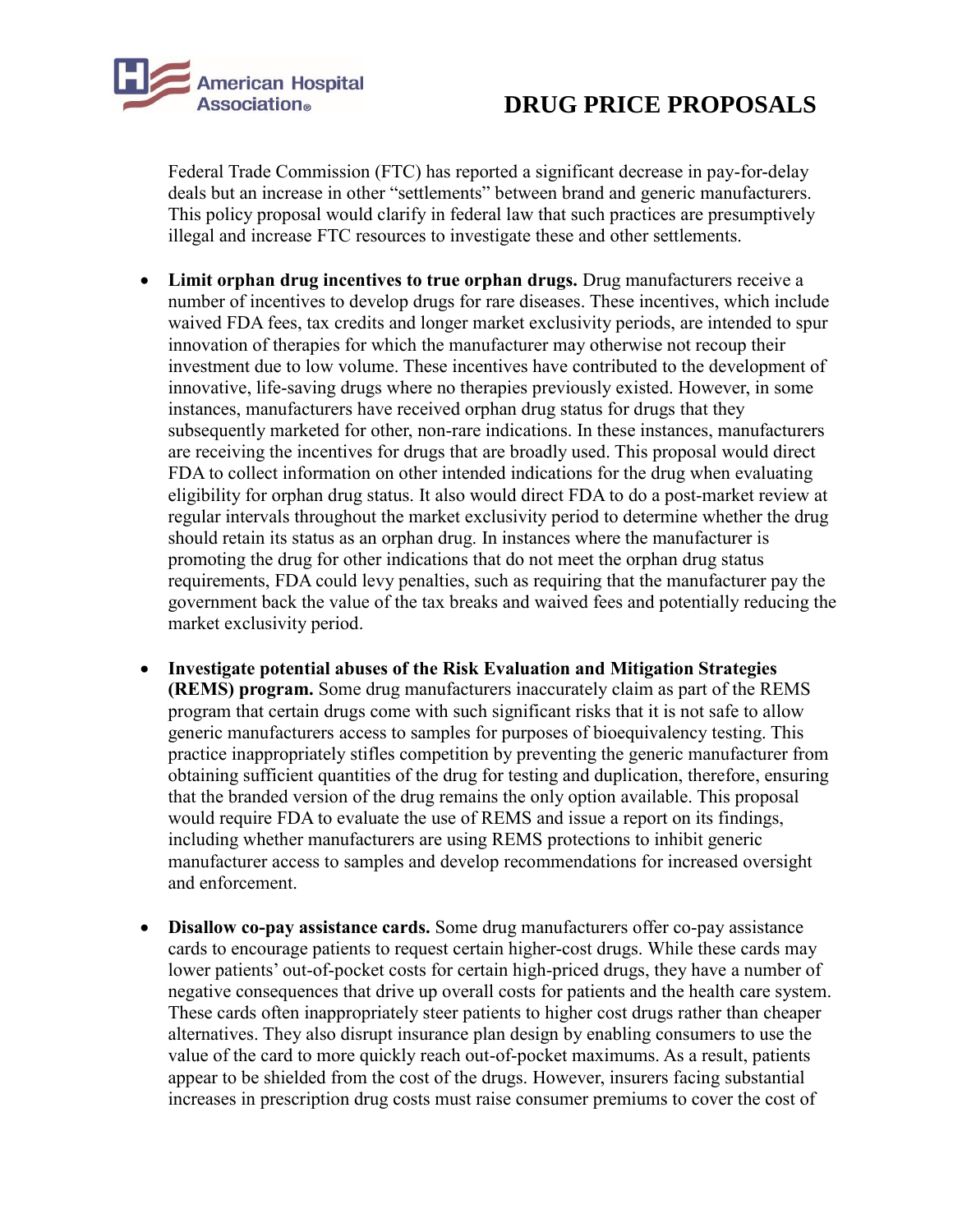

the drug. This proposal would prohibit drug manufacturers from using co-pay cards as a patient inducement.

## **INCREASE TRANSPARENCY**

 $\overline{\phantom{a}}$ 

Payers, providers and the public have little information about how drugs are priced. This gap in information challenges payers' abilities to make decisions regarding coverage and pricing of drugs, and often results in mid-year cost increases that providers are unprepared to manage. These policy proposals seek greater parity between drug manufacturers and other sectors of the health care system, including hospitals, which already disclose a considerable amount of information on pricing, input costs and utilization.

 **Increase disclosure requirements related to drug pricing, research and development at the time of application for drug approval.** There is very little evidence of what it actually costs to develop a new drug and how those costs factor into the pricing of a drug. Other components of the health care system are held to a much higher transparency standard. For example, hospitals provide detailed data to the Centers for Medicare & Medicaid Services (CMS) via the annual Medicare cost report, which includes information on facility characteristics, utilization, costs and charges, and financial data. Given the significant taxpayer investment in drugs – both through funded research and purchasing through public programs like Medicare and Medicaid – there should be greater transparency parity between drug manufacturers and other health care providers.

Increased transparency into drug pricing could be used to hold drug manufacturers accountable for fairly pricing products, help calculate the value of a drug, and support future policymaking. Under this policy proposal, drug manufacturers would be required to submit as part of the drug approval process information on anticipated product pricing for both a single unit and a course of treatment; anticipated public spending on the product (e.g., from government purchasers including Medicare, Medicaid and TRICARE, among others); and information on how the product was priced, including anticipated portion of the product price that will contribute to current or future marketing and research and development costs. Drug manufacturers also would be required to provide information on the research that contributed to the development of the drug. Manufacturers would need to specify all entities that conducted research that contributed to the development of the drug, the amount spent on that research and the funding source.

 **Issue consumer and provider-facing annual reports on drug pricing.** Recently, CMS began publicly reporting on the costs associated with 80 drugs covered by either Medicare Part B or Part D benefits.<sup>4</sup> CMS selects the drugs based on whether they are in the top 15 in total program spending, high annual cost per user or annual cost increase. While this is an important first step, the data are not presented in an easy-to-use format

<sup>4</sup> [https://www.cms.gov/Research-Statistics-Data-and-Systems/Statistics-Trends-and-Reports/Dashboard/Medicare-](https://www.cms.gov/Research-Statistics-Data-and-Systems/Statistics-Trends-and-Reports/Dashboard/Medicare-Drug-Spending/Drug_Spending_Dashboard.html)[Drug-Spending/Drug\\_Spending\\_Dashboard.html](https://www.cms.gov/Research-Statistics-Data-and-Systems/Statistics-Trends-and-Reports/Dashboard/Medicare-Drug-Spending/Drug_Spending_Dashboard.html)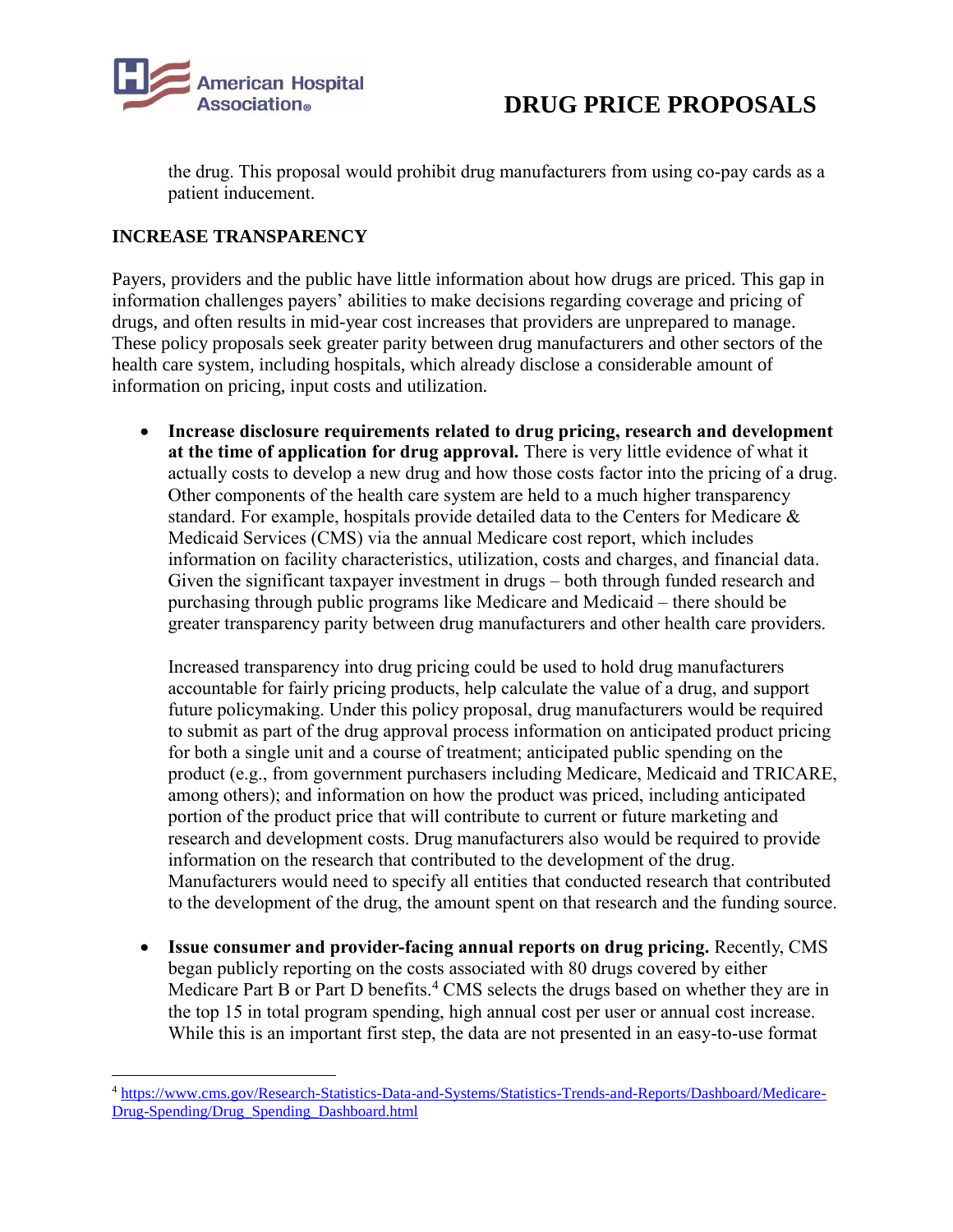

for patients or providers. This policy proposal would expand CMS's reporting on drug costs and spending to the Medicaid program and require the agency to issue consumer and provider-friendly reports on an annual basis. Such information will help providers and consumers make informed decisions about preferred drugs, and will help hold drug manufacturers accountable for their initial launch prices and price changes over time.

## **PAY FOR VALUE**

 $\overline{\phantom{a}}$ 

The health care system is reorienting toward value. While significant strides have been made in developing value-based payment (VBP) models for hospitals and physicians, little work has been done on drug purchasing models. These proposals would advance the development and implementation of such arrangements for drugs.

 **Develop Medicare-negotiated VBP arrangements.** Most health care providers are participating in some form of VBP through which reimbursement is based, at least in part, on health outcomes, efficiency and quality. While considerable work already has been done in the development of VBP models for providers, very few models exist for pharmaceutical drugs. There are several exceptions. For example, Harvard Pilgrim and Amgen have implemented an outcomes-based payment model for a cholesterol drug;<sup>5</sup> and Eli Lilly and Anthem are working together to develop outcomes-based contracts for drugs.<sup>6</sup>

Under this proposal, CMS would take a leading role in developing demonstration programs through its Center for Medicare & Medicaid Innovation to test VBP models for drugs purchased under all parts of Medicare. Specifically, we recommend that CMS undertake a public, multi-stakeholder process to develop potential VBP models for drugs. This process would begin with an initial meeting between CMS and a broad group of stakeholders to discuss the scope of potential demonstration projects (e.g., limited to Parts B or D, condition-specific, etc.) and potential VBP models for consideration. Subsequently, CMS would issue a request for information for more details on specific proposals. Based on this information, CMS would follow the standard regulatory process for proposing, modifying and finalizing VBP models for testing. Drug purchasers, including hospitals, could use these CMS-developed models in negotiations with manufacturers for other populations as well.

Examples of potential VBP models include:

o **Indications-based pricing.** This model would vary the payment for a drug based on its clinical effectiveness for the different indications for which it has been approved. CMS would use evidence from published studies and reviews, such as those issued by the Institute for Clinical and Economic Review (ICER), or

<sup>5</sup> Herman, Bob, ["Harvard Pilgrim cements risk-based contract for pricey cholesterol drug Repatha,](http://www.modernhealthcare.com/article/20151109/NEWS/151109899)" Modern Healthcare, November 9, 2015.

<sup>6</sup> Eli Lilly and Anthem, ["Promoting Value-Based Contracting Arrangements,](https://lillypad.lilly.com/WP/wp-content/uploads/LillyAnthemWP2.pdf)" January 2016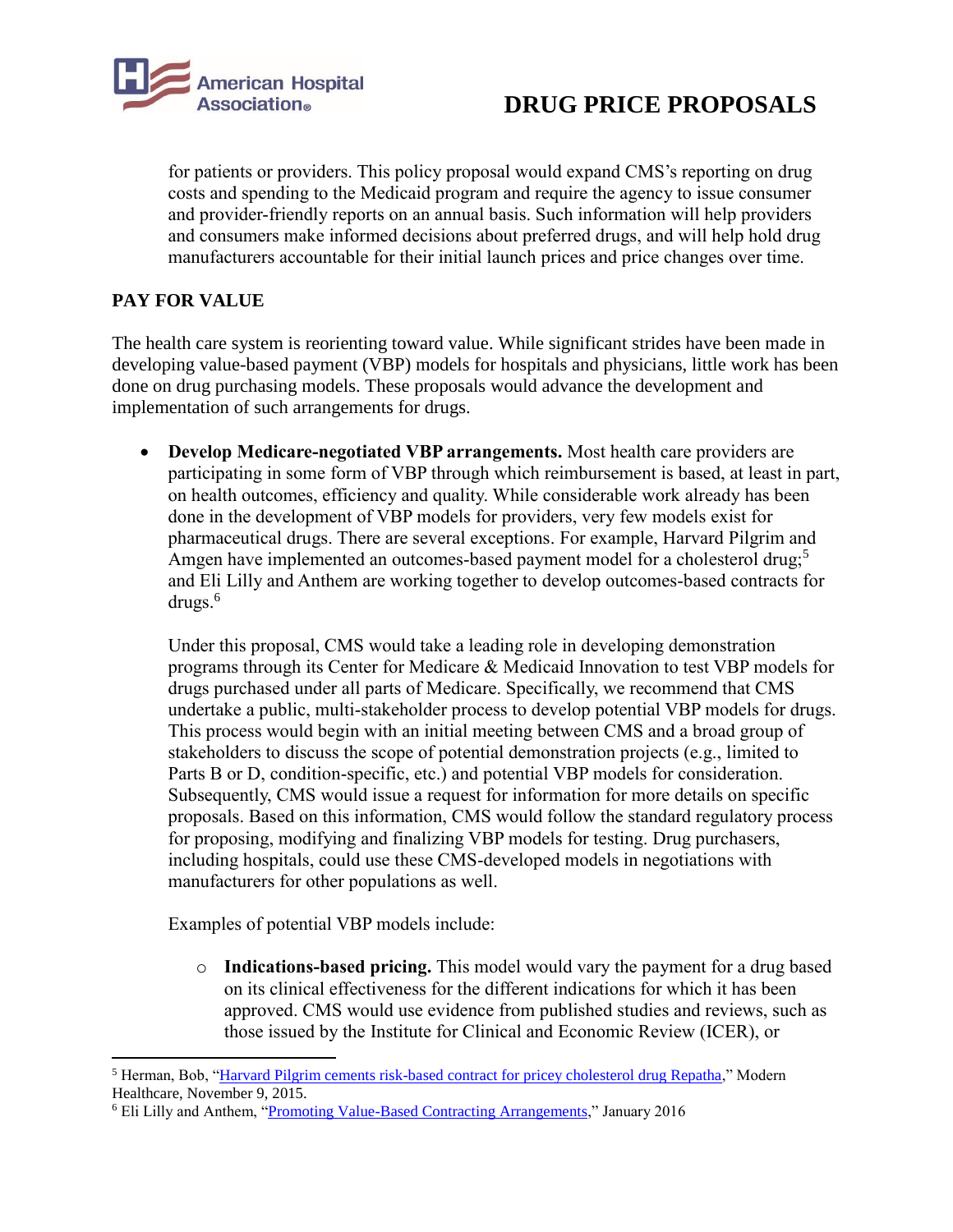

evidence-based clinical practice guidelines that are competent and reliable. The AHA recognizes that additional work would be needed to determine the clinical effectiveness of particular drugs for their various indications. Furthermore, CMS would need to consider the information systems requirements. For example, hospitals' electronic health records would need to be able to easily link a particular drug to the indication for which it was prescribed. However, this approach should be further explored recognizing that the additional work required will take time to complete.

- o **Risk-sharing agreements based on outcomes.** This model would link the price of a drug with patient health outcome goals. The outcome-based agreements would tie the final price of a drug to results achieved by specific patients rather than using a predetermined price based on historical population data. Manufacturers would agree to provide rebates, refunds or price adjustments if the product does not meet targeted outcomes. In exploring this option, CMS would need to evaluate potential technological, programmatic and operational challenges that hospitals may face, such as agreeing to common outcome metrics and tracking them via hospital information systems.
- **Develop a comparative effectiveness evidence base.** We have little data on how different treatments perform relative to other treatments in their class. This information is critical to supporting providers in making care decisions, helping payers make coverage decisions and develop value-based purchasing models, and support policymakers in evaluating and advancing appropriate drug policy. While some of this work is being done by the government, such as through the Patient-Centered Outcomes Research Institute, and through private-sector initiatives, more must be done to collect and centralize this information. This proposal would require drug manufacturers to submit to FDA a dossier of comparative effectiveness research as part of the drug approval process, something that already is required by other countries as part of their drug review and approval processes. FDA would make this information publicly available and would serve as a starting point for assessing the value of an individual drug.
- **Align payment with the most commonly used dosage.** Many common medications are packaged in sizes that do not align with the most common dosages. Frequently, too much medication is included in the package, resulting in waste when a provider discards the now potentially tainted remaining content. One study found that packaging size alone results in \$3 billion of wasted cancer drugs each year.<sup>7</sup> In this proposal, CMS would require drug manufacturers selling products that are used for Medicare and Medicaid beneficiaries to package drugs in the most common dosage or face reduced reimbursement. For example, if the most common dosage of a drug is 10ml but the drug is sold in 15ml vials only, the drug manufacturer would be required to provide a rebate for the portion of the drug above the common dosage amount unless the purchaser

 $\overline{\phantom{a}}$ <sup>7</sup> Bach, P. et al, ["Overspending driven by oversized single dose vials of cancer drugs,"](http://dx.doi.org/10.1136/bmj.i788) BMJ, March 1, 2016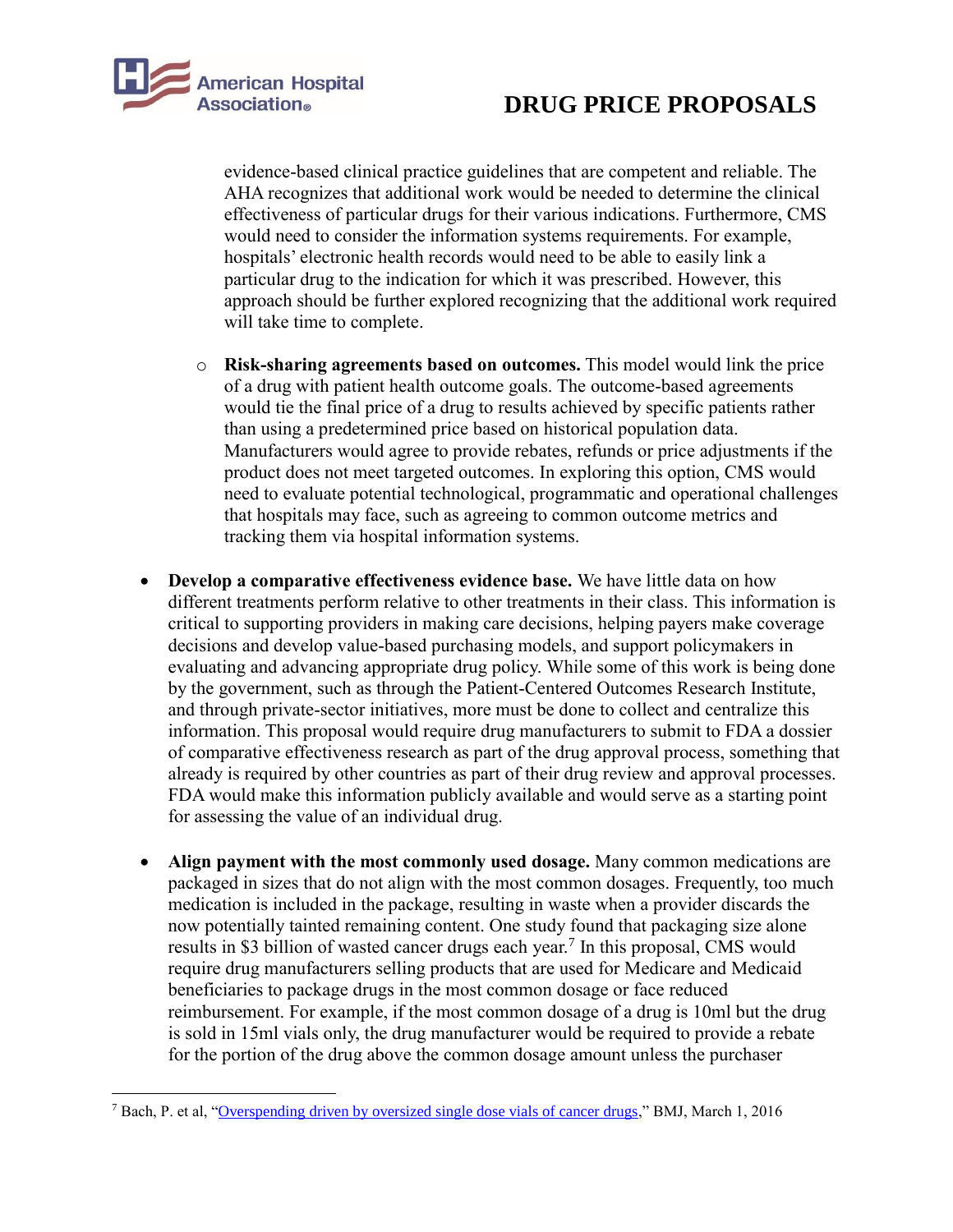

specifically requests a different amount. This proposal would incentivize manufacturers to align package sizes with common dosage amounts while not requiring mandatory reductions.

## **IMPROVE ACCESS**

 $\overline{\phantom{a}}$ 

Hospitals and the patients they serve need access to more affordable drugs. Policies in this category would immediately increase hospital and patient access to less costly, safe drugs.

- **Allow providers and patients to reimport drugs.** It is illegal for individuals or providers to purchase prescription drugs in other countries and bring them back into the U.S. for use. This prohibition includes drugs that were manufactured in the U.S. and sent to other countries for sale and distribution. Reimportation is enticing given the substantial price discounts that are available to purchasers in other countries. While the federal government has opted not to enforce this law against individuals who reimport U.S. manufactured drugs for personal use, the practice remains illegal. It also is not available to hospitals or other providers who could benefit from access to substantially lower cost drugs. The federal government could loosen restrictions around reimportation to allow individuals, hospitals and other providers to purchase drugs in other countries that were either: a) manufactured in the U.S., or b) manufactured in another country that meets or exceeds U.S. safety standards for drug manufacturing. Under this proposal, FDA would conduct an assessment of the manufacturing standards in other countries and identify those that meet U.S. standards. In addition, FDA would require that any drugs that are imported follow safe transport guidelines.
- **Require mandatory, inflation-based rebates for Medicare drugs.** The Medicaid program consistently achieves better pricing on drugs than the Medicare program. For example, in 2012, the Department of Health and Human Services Office of Inspector General (OIG) found that Medicaid programs achieved rebates worth 47 percent of Medicaid expenditures, while Medicare Part D plan sponsors achieved rebates worth only 15 percent of their expenditures. Medicaid programs also were able to negotiate net unit costs of less than half of the amount paid by Part D sponsors for 110 of the 200 drugs evaluated by OIG. Part D sponsors were only successful in negotiating lower net unit prices for five of the drugs.<sup>8</sup> Other evidence suggests consistent findings for other drugs purchased for Medicare beneficiaries through Part B of the program. In a 2013 report, OIG found that Medicare could have saved \$2.4 billion (or 26 percent) in Part B spending in 2010 if drug manufacturers had provided Medicare with the same rebates they give to Medicaid programs for just 20 high-cost drugs.<sup>9</sup>

The primary driver behind the lower net unit costs were mandated, additional rebates that

<sup>9</sup> Office of Inspector General, "Medicare Could Collect Billions if Pharmaceutical Manufacturers Were Required to [Pay Rebates for Part B Drugs,](http://oig.hhs.gov/oei/reports/oei-12-12-00260.pdf)" September 2013.

<sup>8</sup> HHS Office of Inspector General, ["Medicaid Rebates for Brand-name Drugs Exceeded Part D Rebates by](http://oig.hhs.gov/oei/reports/oei-03-13-00650.pdf) a [Substantial Margin,"](http://oig.hhs.gov/oei/reports/oei-03-13-00650.pdf) April 2015.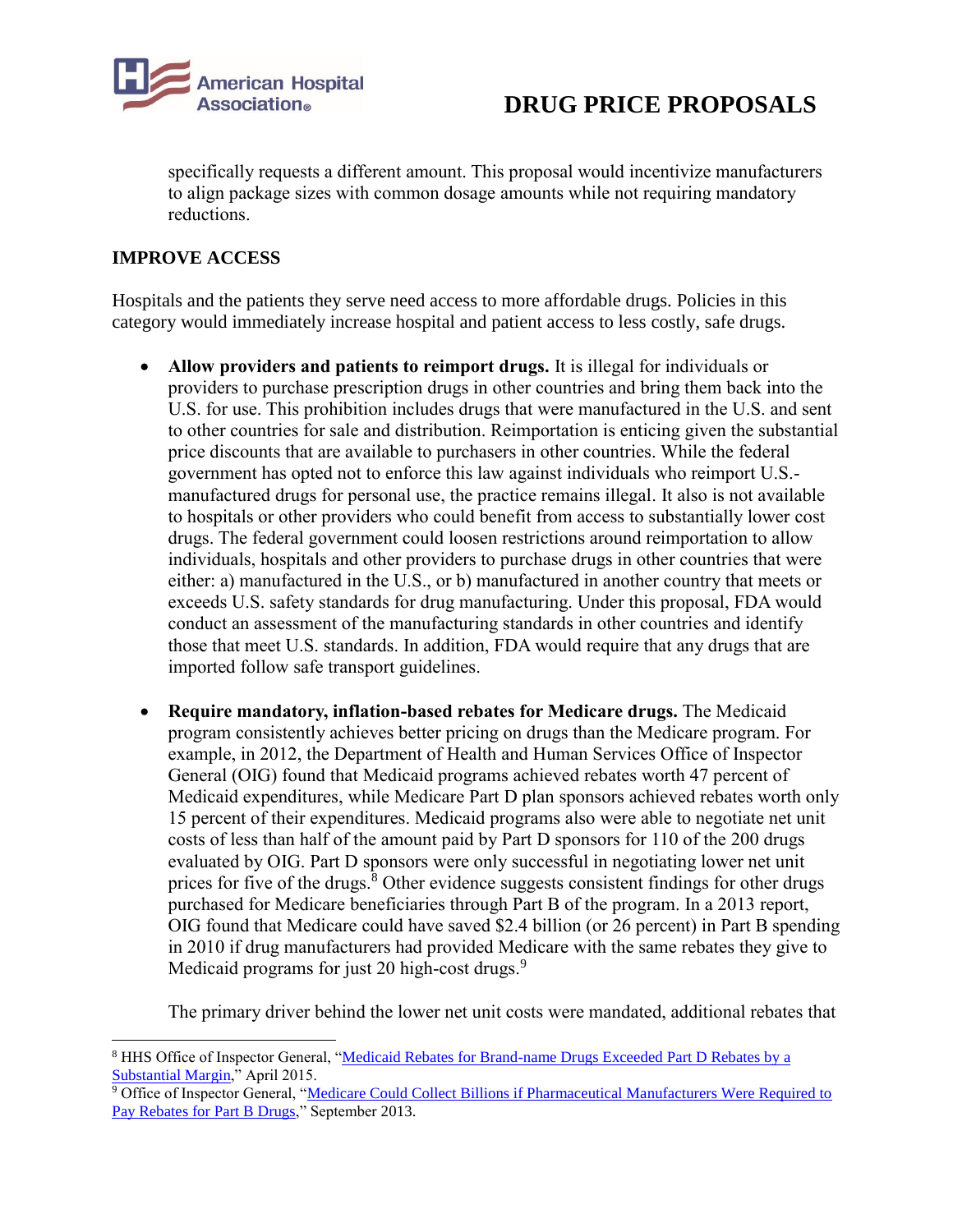

kick in when the average manufacturer price (AMP) for a drug increases faster than inflation. This proposal would implement a similar inflation cap on the price of drugs under the Medicare program. Under Medicare Part B, such a cap could be operationalized through a manufacturer rebate to Medicare when the average sales price (ASP) for a drug increases faster than a specified inflation benchmark. A similar cap could be placed on increases in the prices of Part D drugs. This policy proposal would protect the program and beneficiaries from dramatic increases in the Medicare payment rate for drugs, such increases in the range of 533 percent (Miacalcin, used for treating bone disease), 638 percent (Neostigmine, used in anesthesia) and 1,261 percent (Vasopressin, used to treat diabetes and bleeding in a critical care environment). Such a policy also could potentially generate savings for drugs with price growth above the inflation benchmark.

## **ALIGN INCENTIVES**

Incentives within the health care system do not always direct patients, payers, drug manufacturers or providers to the highest-quality, lowest-cost drug alternatives. These policy proposals would help align incentives toward high value.

 **Implement stricter requirements on direct-to-consumer (DTC) advertising disclosures.** The U.S. is only one of two countries that allows DTC advertising. Physicians routinely report that they receive pressure from patients to prescribe specific drugs based on advertisements. DTC advertising costs drug manufacturers billions of dollars each year and, thus, directly contributes to the price of a drug. Such advertising also drives up health care spending by increasing patient demand for newer, more expensive drugs, even when earlier versions or generics may work just as well.

In 1999, rules governing how much information must be included in DTC advertising were loosened. Since then, there has been an explosion of new ads directed at consumers. While some helpful information is provided to consumers on the drug's use and potential side effects, little to no information is provided on how the drug compares clinically and from a cost perspective to other alternatives. Pricing information also is not required. This policy proposal would direct FDA to implement stricter rules around DTC advertising, specifically requiring additional critical information – such as drug list price for a common course of treatment (or annually in the case of drugs that manage ongoing, chronic conditions) and comparative effectiveness results – to consumers.

 **Remove tax incentives for drug promotion activities.** Drug manufacturers can write off billions of dollars that they spend promoting their products. This not only gives these multi-billion dollar organizations a tax break, it encourages them to promote drugs directly to consumers and prescribers. Information included in these promotions is often incomplete, fails to disclose how the product compares to other treatments in its class and the anticipated cost of a course of treatment, and is linked to increased demand for higher cost drugs. This proposal would remove the tax breaks for drug promotion activities.